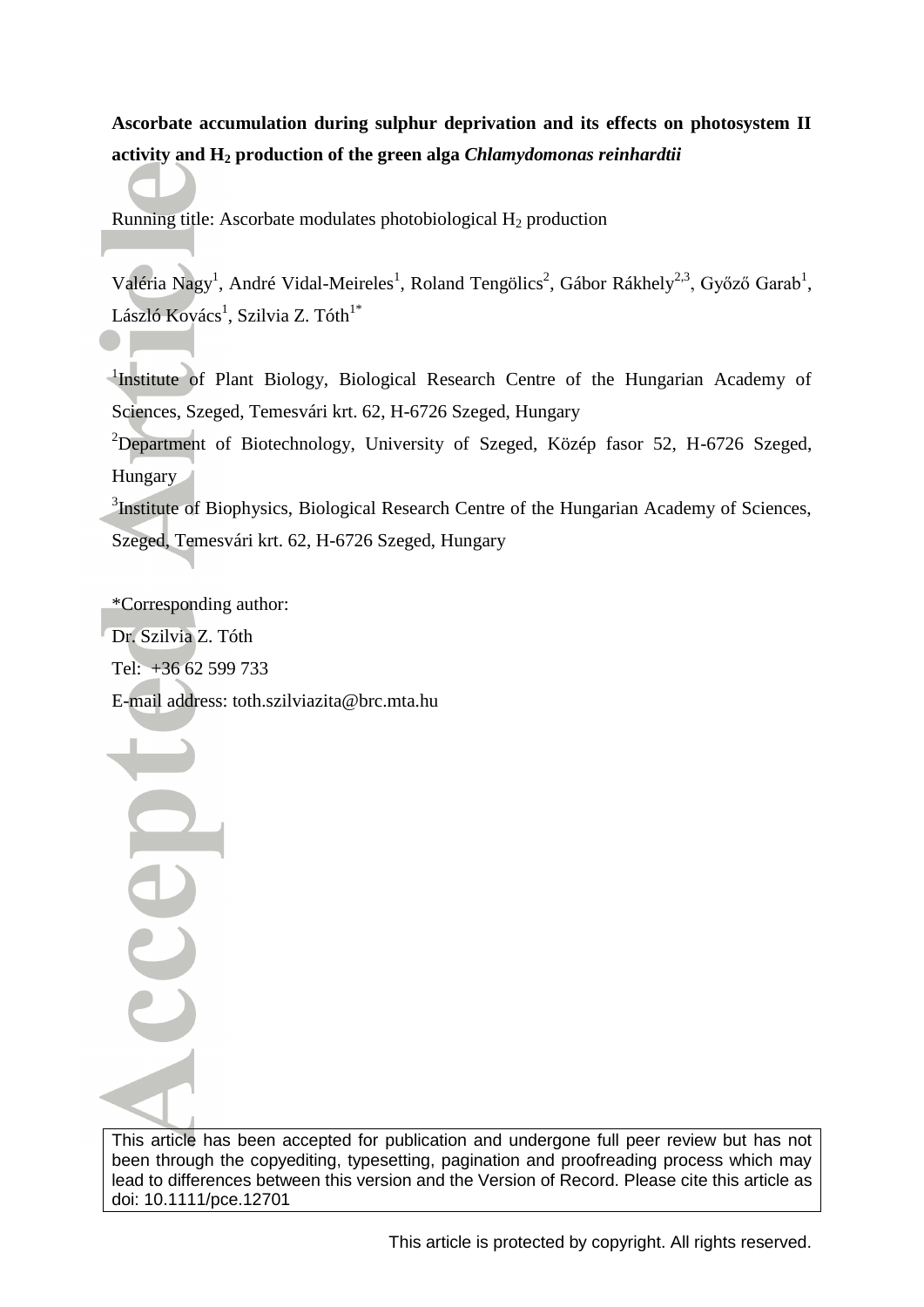#### **Summary**

In nature, H<sub>2</sub> production in *Chlamydomonas reinhardtii* serves as a safety valve during the induction of photosynthesis in anoxia and it prevents the over-reduction of the photosynthetic electron transport chain. Sulphur deprivation of *C. reinhardtii* also triggers a complex metabolic response resulting in the induction of various stress-related genes, downregulation of photosynthesis, the establishment of anaerobiosis and expression of active hydrogenase. Photosystem II (PSII) plays dual role in  $H_2$  production because it supplies electrons but the evolved  $O_2$  inhibits the hydrogenase. Here we show that upon sulphur deprivation the ascorbate content in *C. reinhardtii* increases about 100-fold, reaching the mM range; at this concentration ascorbate inactivates the Mn-cluster of PSII and afterwards it can donate electrons to tyrozin  $Z^+$  at a slow rate. This stage is followed by donor-side induced photoinhibition, leading to the loss of charge separation activity in PSII and reaction center degradation. The time point at which maximum ascorbate concentration is reached in the cell is critical for the establishment of anaerobiosis and initiation of  $H_2$  production. We also show that ascorbate influenced  $H_2$  evolution via altering the photosynthetic electron transport rather than hydrogenase activity and starch degradation.

Keywords: ascorbate, *Chlamydomonas reinhardtii,* hydrogenase, oxygen evolution, photosystem II, sulphur deprivation

### **Summary statement**

Sulphur deprivation of sealed *Chlamydomonas reinhardtii* cultures results in the downregulation of photosynthesis, establishment of anaerobiosis and expression of hydrogenases. Photosystem II has a determining role in  $H_2$  production because it supplies electrons but the evolved  $O_2$  inhibits the hydrogenase. Here we show that upon sulphur deprivation the ascorbate content in *C. reinhardtii* increases dramatically and in the mM range it inactivates the oxygen-evolving complex. Therefore, we propose that photosystem II inactivation upon sulphur deprivation is initiated by a strong ascorbate accumulation and it occurs via donor-side induced photoinhibition.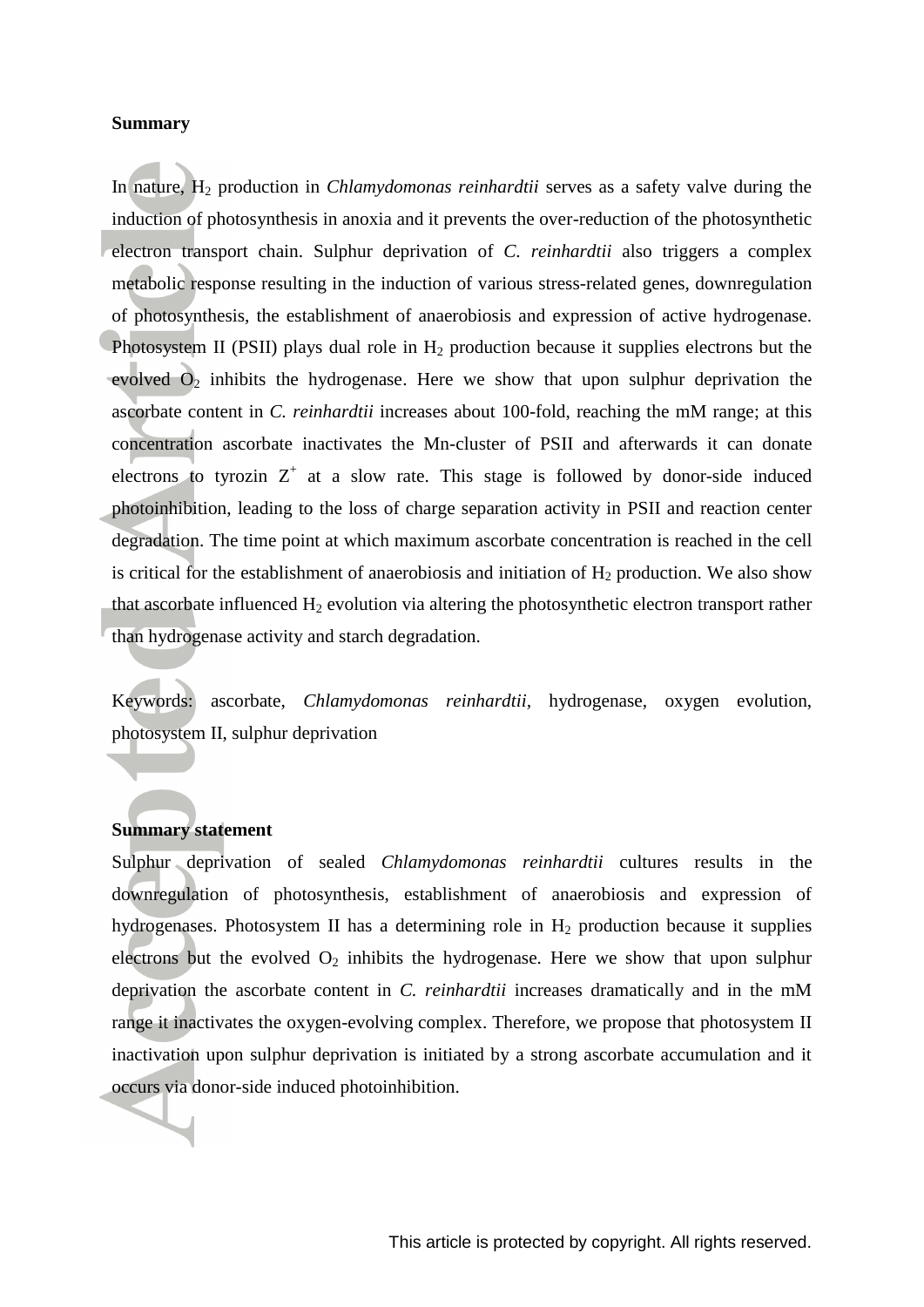### **Introduction**

Solar energy-driven  $H_2$  production by photosynthetic microorganisms may become an alternative method to complement the proposed chemical technologies to produce  $H_2$  gas. For research on the photoproduction of H2, the unicellular green alga *Chlamydomonas reinhardtii* is one of the most popular organisms. *C. reinhardtii* has two [Fe-Fe]-type hydrogenases, called HYDA1 and HYDA2. They are located in the chloroplasts stroma and receive electrons from photosystem I (PSI) via ferredoxin.  $H_2$  production is considered an evolutionary relic that may serve e.g. under the induction of photosynthesis in anoxia as a safety valve fine tuning the ATP to NADPH ratio and accelerating the light-induced increase in stromal pH that triggers activation of  $CO<sub>2</sub>$  fixing reactions; by this means the risk of overreduction of the electron transport chain and photodamage is decreased (Ghysels et al., 2013, Godaux et al., in press).

The hydrogenases of *C. reinhardtii* are highly efficient; their turnover rate is several thousands per second, about 100-fold higher than that of other types of hydrogenases (Rousset and Liebgott 2014). However, in the presence of  $O_2$ , hydrogenase expression is inhibited (Eivazova and Markov 2012) and  $O_2$  also reacts with the 2Fe subcluster of HYDA1, leading to its degradation and leaving an inactive [4Fe-4S] subcluster state (Swanson et al., 2015). There are attempts to engineer the hydrogenase enzyme to reduce its sensitivity to  $O_2$ (e.g. King et al., 2009). However, a constitutively high expression of an  $O<sub>2</sub>$ -resistant enzyme may be potentially disadvantageous because it could compete with the Calvin-Benson cycle and as a result, it could lead to a decreased autotrophic growth. As a matter of fact, even when the native HYDA1 was expressed in the chloroplast of *C. reinhardti,* slower growth and increased stress sensitivity was observed (Reifschneider-Wegner et al., 2014).

In normal, actively photosynthesizing cultures of  $C$ . *reinhardtii*  $H_2$  production occurs only transiently.  $H_2$  production upon anaerobic induction, which consists of a relatively long dark-adaptation and a continuous illumination period, may last for a few hours (Degrenne et al., 2011). For maintaining  $H_2$  production a balance between the  $O_2$  evolved and respiration consuming  $O_2$  needs to be established (Scoma et al., 2014). Alternatively, bacterial partners may be also used to eliminate the evolved  $O_2$  in the medium (Lakatos et al., 2014), in a similar way as microbial community consumes the available  $O_2$  in the soil.

There is also a strategy to decrease photosystem II (PSII) activity below a certain threshold value, under which the  $O_2$  produced by PSII would not be inhibitory anymore for the hydrogenase. This can be achieved by photoinhibition (Markov et al., 2006) and inducible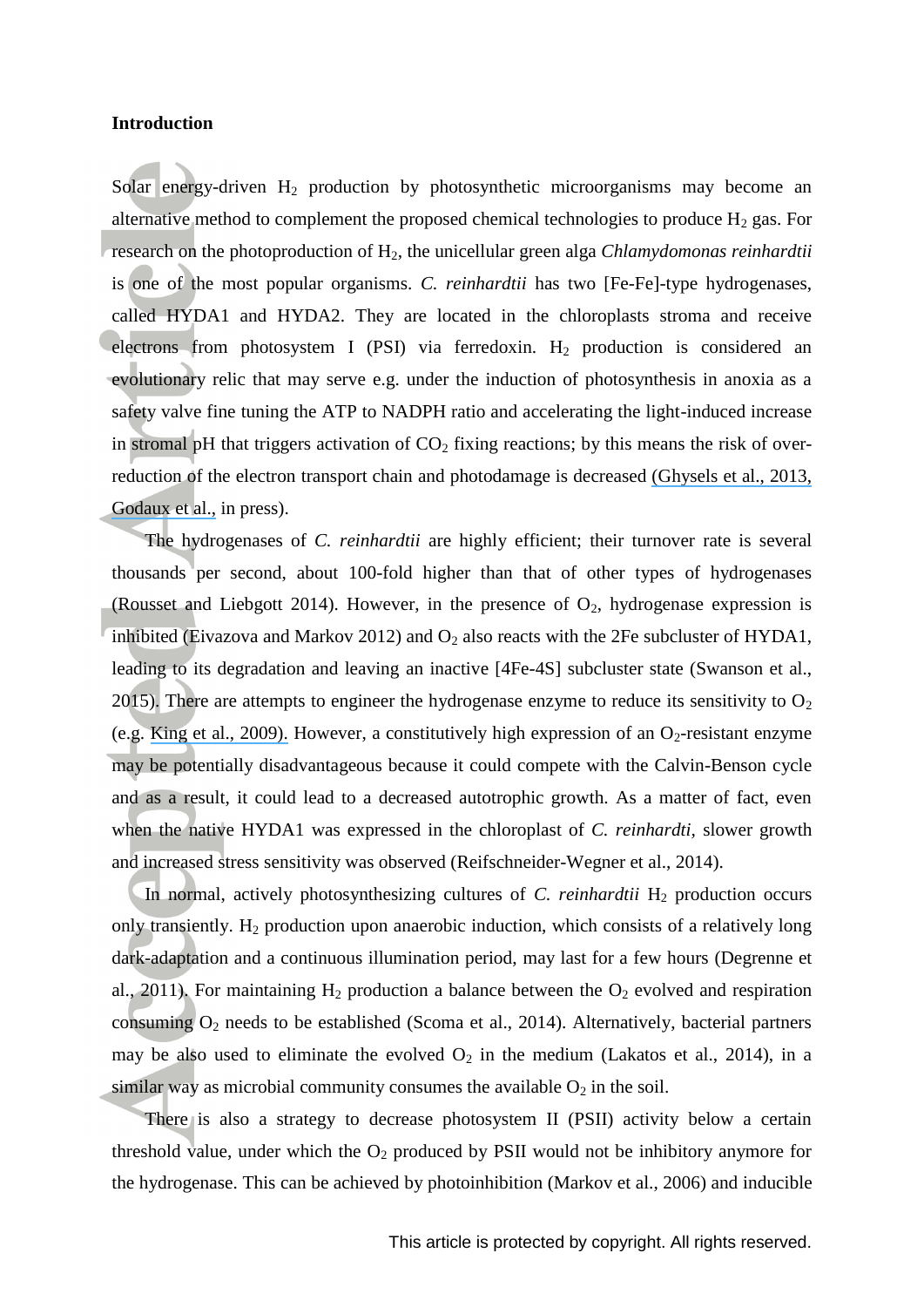gene expression to downregulate the expression of the reaction center protein PsbD (Surzicky et al. 2007). Sulphur deprivation, the most frequently used method to induce photobiological H<sup>2</sup> production (Melis et al., 2000, Zhang et al., 2002) is also supposed to act by a similar mechanism.

When *C. reinhardtii* cultures are deprived of sulphur, cells start to accumulate starch within a few hours, which is followed by the down-regulation of photosynthesis and the induction of the hydrogenases. The amount of Rubisco is strongly reduced during the first 24 h and photosynthetic electron transport is also inhibited, which is mostly associated with decrease in PSII activity (reviewed by Burgess et al., 2011, Torzillo et al., 2013). During sulphur deprivation cellular respiration is maintained or even increased, contributing to the establishment of anaerobiosis.

Metabolism of sugars derived from starch via glycolysis provides electrons to the PQpool via the plastidial type II NAD(P)H dehydrogenase (NDA2) complex and thereby supplies a significant amount of electrons for the expressed hydrogenase (Mignolet et al., 2012, Volgusheva et al., 2013). It was shown that by overexpressing NDA2, nonphotochemical reduction of the PQ-pool increased and the contribution of the indirect pathway to the  $H_2$  production could be improved (Baltz et al., 2014). Increased  $H_2$  production was achieved also in a *pgrl1* mutant with impaired PSI cyclic electron flow, which is in competition for electrons with the hydrogenase (Tolleter et al., 2011). Using truncated antenna mutants immobilized on alginate films to improve light utilization promoted the  $H_2$ evolution as well (Kosourov et al., 2011).

The main sources of H<sub>2</sub> production are PSII activity and linear electron flow. Using *PsbA* mutants differing in their PSII activity, it has been demonstrated that the loss of PSII activity leads to a faster induction of anaerobiosis during sulphur deprivation, but less starch is accumulated and less  $H_2$  is produced and below a certain PSII activity, there is no  $H_2$ production observed (Makarova et al. 2007). The importance of the linear electron flow was more recently demonstrated by the *state transition mutant 6* (*Stm6*) mutant of *C. reinhardtii* subjected to sulphur deprivation (Volgusheva et al., 2013).

It has been proposed that the inactivation of PSII results from an imbalanced photoinhibition and repair of the PsbA protein due to the lack of sulphur (Zhang 2002). However, changes in gene expression occur within hours, and there is a very complex adaptation process to sulphur deprivation (González-Ballester et al., 2008, Toepel et al., 2013); therefore the question may be raised if it is directly the lack of sulphur that hinders the turnover of the PsbA protein, especially if we take into account that cells division is ceased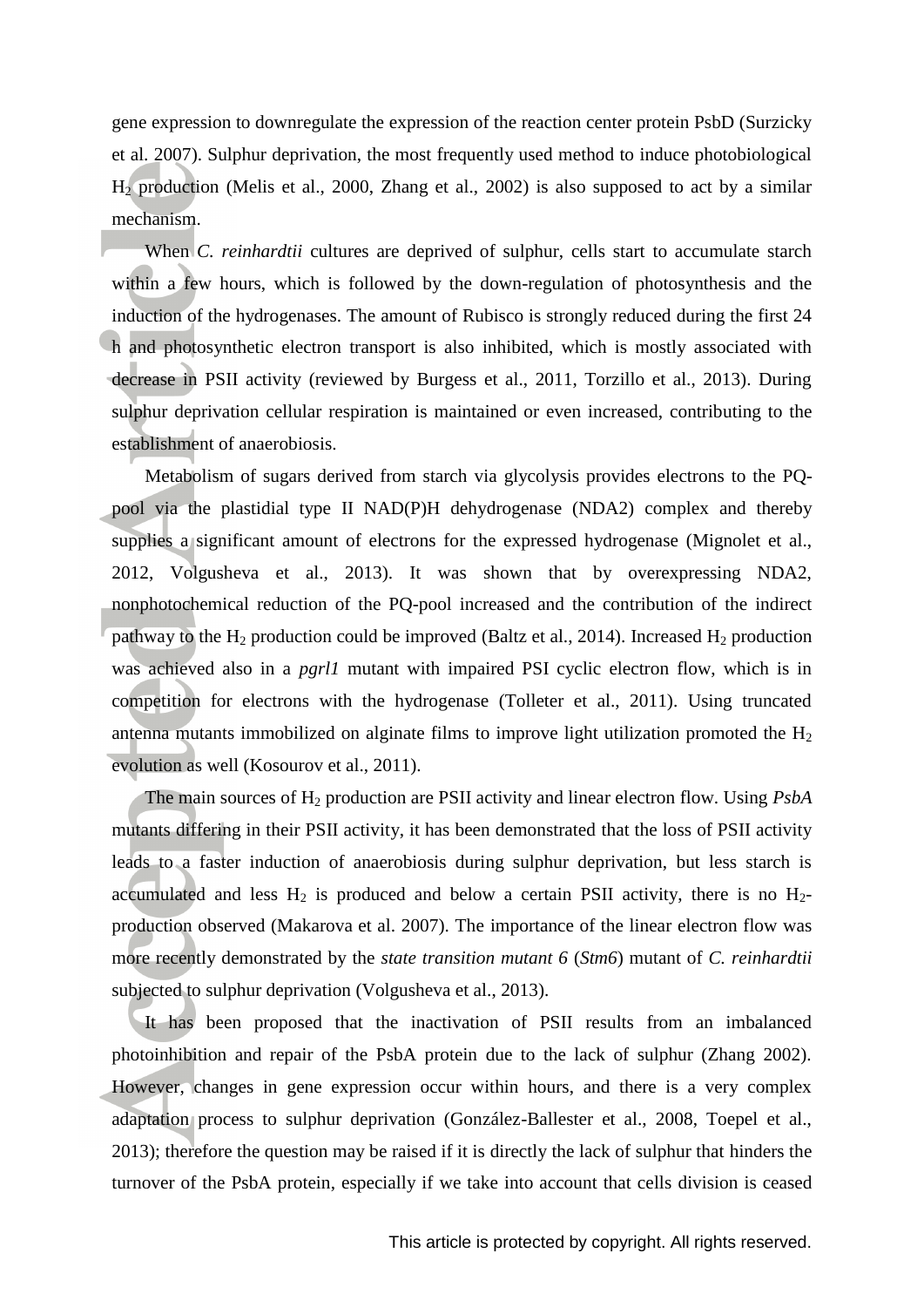upon the transfer of *C. reinhardtii* to sulphur-free conditions (Zhang et al., 2002). Therefore, in this study we aimed at better understanding the mechanism by which PSII gets inactivated, which may be essential for the improvement of the energy conversion efficiency of this promising renewable energy source.

# **Materials and Methods**

# *Algal strains*

Six different *C. reinhardtii* strains were used in this work. S-01 is our laboratory strain, used earlier (Nagy et al., 2012; Corrigendum: Nagy et al., 2015). Besides, we used the strains CC124, CC125, CC400, CC409 and CC849, which were used in earlier studies as wild-type, obtained from the Chlamydomonas Resource Center (http://chlamycollection.org/).

## *Algal growth conditions*

*C. reinhardtii* cultures were grown in Tris-acetate-phosphate (TAP) medium at a light intensity of 80-90 µmol photons  $m^{-2} s^{-1}$  and 24-25 °C in an algal growth chamber. The 250 ml flasks containing 50 ml TAP medium were shaken at 120 rpm and the cultures were grown for three days in sulphur-containing medium. After three days of cultivation, the cells were washed five times with sulphur-free TAP medium (centrifugation at 1000 g, at 24 °C for 5 min). For the  $H_2$  production experiments the Chl content was set at 8 µg chl/ml (based on Porra et al., 1989) and 30 ml culture in sulphur-free TAP medium was placed into 125 ml serum vials and sealed off with rubber septa. All steps were carried out under sterile conditions. The gas phase of the bottle was flushed with  $N_2$  gas for 10 min and the cultures were kept in the algal growth chamber, under the same conditions as indicated above. The Asc treatment (10 mM Na-Asc) was carried out at the start of sulphur deprivation (day 0).

## *Determination of H<sup>2</sup> and O<sup>2</sup> accumulation by gas chromatography (GC)*

The daily amount of  $H_2$  and  $O_2$  accumulated by the cultures was determined by taking 500 µl aliquot from the gas phase of the cultures with a gas tight syringe. These samples were injected manually into an Agilent 6890 gas chromatograph equipped with a HP-Molesieve  $5\text{\AA}$  column (30 m x 0.53 mm x 25 µm) and a TCD detector. The oven temperature was 60 °C. The carrier gas was argon, and a linear velocity of 115 cm/s was used. The bottle was flushed with  $N_2$  gas daily after the determination of the gas accumulation.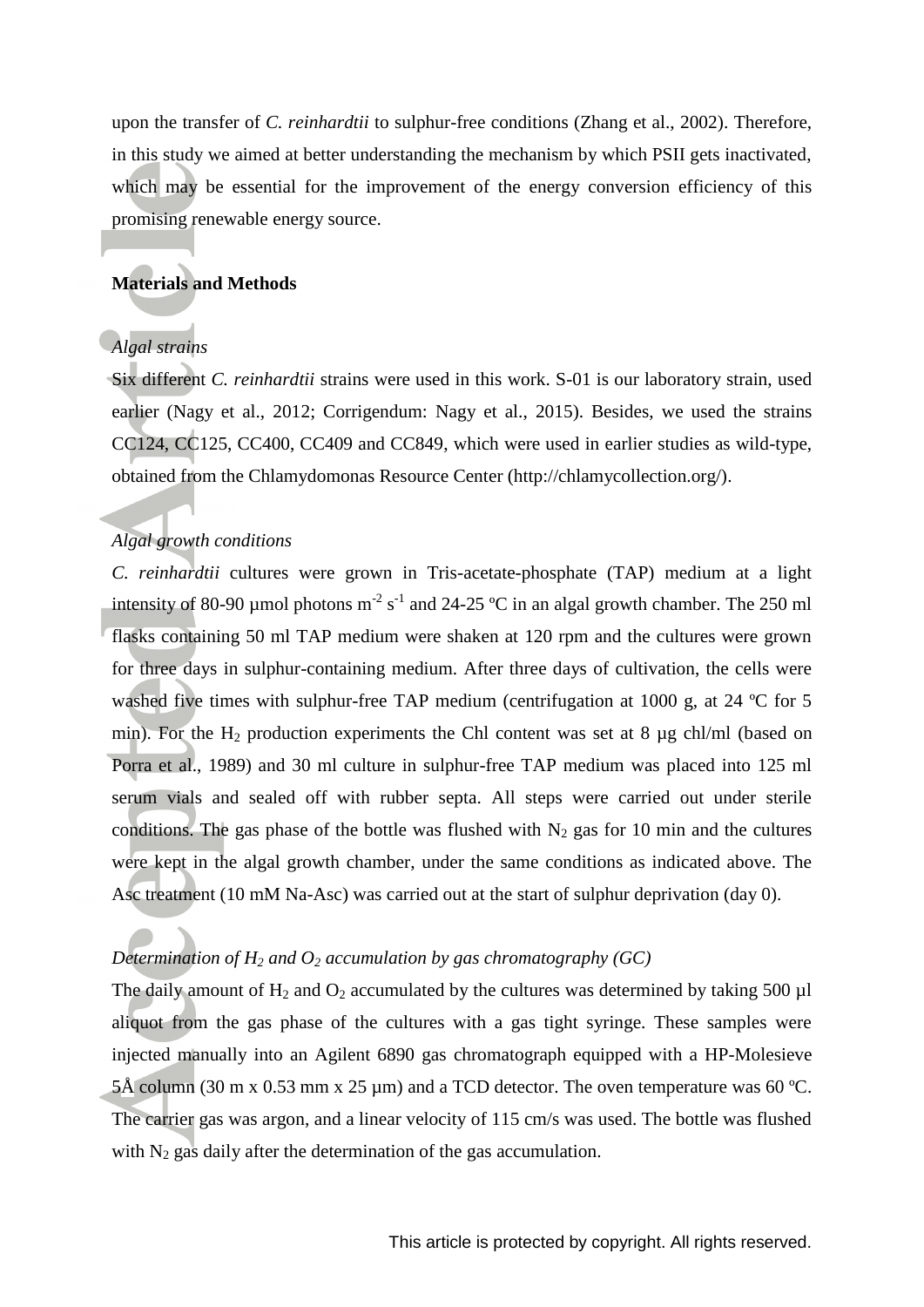### *Ascorbate content determination*

At each time point, 6 ml of culture was collected, spun-down for removal of the supernatant (collected by centrifugation at 11,500 g, 24 ºC, for 1 min), washed twice with distilled water, and the Asc was extracted by re-suspending the cells in 200 µl of extraction buffer (2 mM EDTA, 5 mM DTT, 5 % orthophosphoric acid) and vigorously vortexing with glass beads (Sigma, 212-300 µm) for 30 s. This was followed by centrifugation at 11,500 g, 4  $^{\circ}$ C, for 30 min and the supernatant was collected. Quantification of Asc was performed by HPLC using an Agilent 1100 Series HPLC system with a diode array detection unit (Agilent, Waldbronn, Germany) set to 245 nm. The Asc content was quantified using standards. For all separations, an YMC ODS-A 250 x 4.6 mm column was used with a particle size of 5 µm. The running was performed using 100% solvent A (50 mM  $KH_2PO_4$ , pH 2.5), with a flow rate of 1 ml/min; the column was kept at 30 ºC and the samples were stored at 4 ºC. The column was allowed to re-equilibrate in 60 % solvent A and 40 % solvent B (acetonitrile) for 15 min prior to the next run.

### *Thermoluminescence (TL) measurements*

For TL measurements, cell suspension (300 µl, 8 µg Chl/ml) was placed on a copper sample holder, connected to a cold finger immersed in liquid  $N_2$ . A heater coil, placed under the sample holder, ensured the desired temperature of the sample during the measurement. Dark adapted samples were illuminated at 5 ºC by two saturating single-turnover flashes, and glow curves were recorded while heating the sample to 70 ºC in darkness with a heating rate of 20 ºC/min. The emitted TL was measured with a Hamamatsu end-window photomultiplier.

## *Fast Chl a fluorescence (OJIP) measurements*

Chl *a* fluorescence measurements were carried out at room temperature with a Handy-PEA instrument (Hansatech Instruments Ltd, UK). *C. reinhardtii* cultures were dark-adapted for 15 min and then 5 ml of cell suspension (8 µg Chl/ml) was filtered onto a Whatman glass microfibre filter (GF/C) that was placed in a Handy-PEA leaf clip. The alga sample was illuminated with continuous red light (3500 µmol photons  $m^{-2}$  s<sup>-1</sup>, 650 nm peak wavelength; the spectral half-width was 22 nm; the light emitted by the LEDs is cut off at 700 nm by a NIR short-pass filter). The light was provided by an array of three light-emitting diodes focused on a circle of 5 mm diameter of the sample surface. The first reliably measured point of the fluorescence transient is at 20  $\mu$ s, which was taken as  $F_0$ . The length of the measurements was 5 s.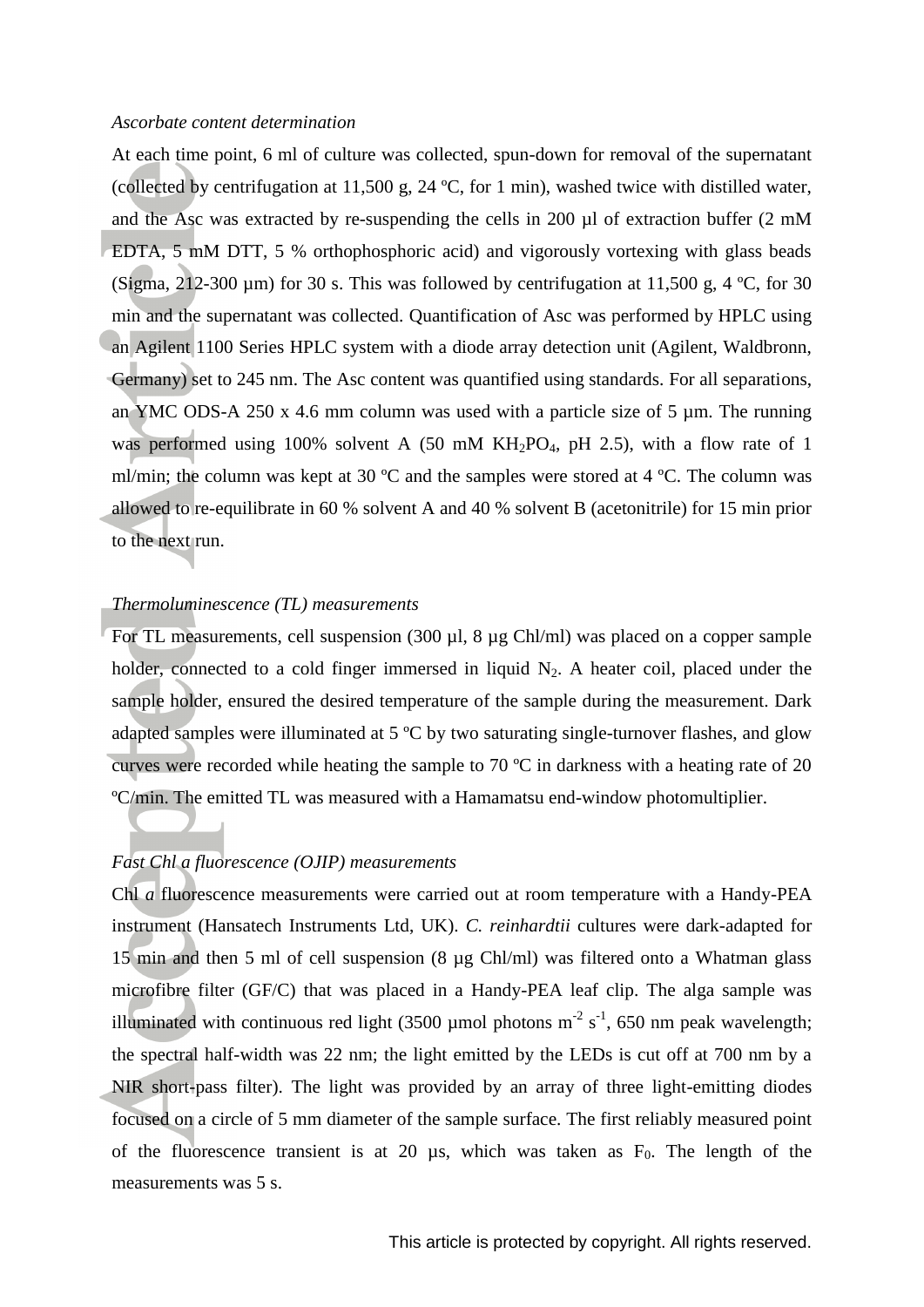### *Measurement of oxygen evolution*

Oxygen evolving capacity of *C. reinhardtii* cultures (8 μg Chl/ml) was measured with a Clark-type oxygen electrode (Hansatech Instruments Ltd, Norfolk, UK) in a temperature controlled cell at 25°C under saturating light intensities (1800 µmol photons  $m^{-2} s^{-1}$ ) for 2 min. The measurements were carried out in the presence of 500 μM phenyl-p-benzoquinone (PPBQ) as an electron acceptor of PSII and the dark  $O_2$  consumption was subtracted. Because Asc reduces PPBQ, the Asc-treated samples could not be reliably measured; therefore those data are not presented.

## *Western blot analysis*

At each time point, 6 ml of culture were collected, spun-down for removal of the supernatant and frozen in liquid  $N_2$ . The samples were then solubilized with 500 μl of protein extraction buffer (50 mM Tris/HCl [pH 8.3], 0.25 % Triton X-100, 1 mM dithiothreitol and 1x cOmplete Protease Inhibitor Cocktail [Roche]), incubated in the dark at 4 ºC for 30 min with vigorous shaking, and then centrifuged at 20,800 g, 4 ºC, for 10 min. The supernatant was collected into a new Eppendorf tube and the protein content determined by the Bradford method. An amount equivalent to 1 or 2 μg protein was then mixed with 4x Laemmli buffer and incubated at 43 ºC for 30 min. Proteins separated by SDS-PAGE (Perfect Blue Twin Gel System, Peqlab) were transferred to a polyvinylidene difluoride membrane (Hybond P) using a tank blotting system (Cleaver Scientific Ltd). Specific polyclonal antibodies (produced in rabbits) against PsbA was purchased from Agrisera AB, and antibodies against the PSBO and ATPD proteins were obtained from AntiProt GmbH. As secondary antibody, an anti-rabbit IgG peroxidase conjugate was used (Sigma-Aldrich). Immunochemical detection was carried out with the ECL Prime System (GE Healthcare), according to the instructions of the manufacturer.

### *Measurement of the oxidation-reduction kinetics of P<sup>700</sup>*

The light-induced absorbance changes at 830 nm reflecting changes in the redox state of  $P_{700}$ and PC were recorded by a Dual-PAM-100 instrument (Heinz Walz GmbH, Germany) in a dual wavelength (860-810 nm) mode in continuous red light of about 2000 µmol photons  $m<sup>-2</sup>$ s<sup>-1</sup> and in the dark, with a time resolution of 1 ms. *C. reinhardtii* cells were dark-adapted for 15 min and then 5 ml of cell suspension (8 µg Chl/ml) was filtered onto a Whatman glass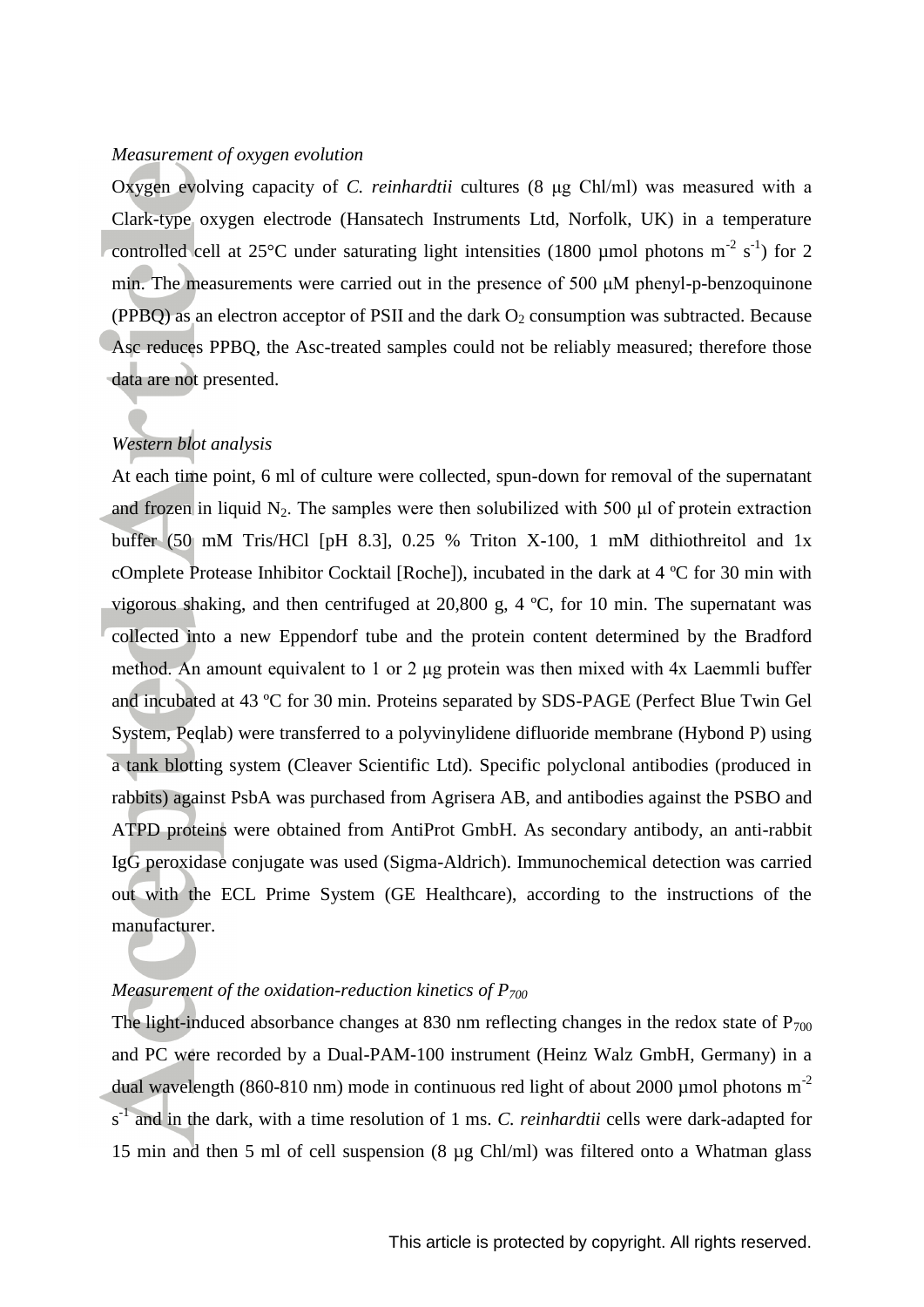microfibre filter (GF/C) that was placed in between two microscopy cover slips for the measurement of the 830 nm absorbance transient.

3-(3',4'-dichlorophenyl)-1,1-dimethylurea (DCMU) and dibromothymoquinone (DBMIB) were added about 15 min before the measurements. DCMU was dissolved in dimethyl sulfoxide (100 mM stock solution) and its final concentration was 20  $\mu$ M; DMBIB was dissolved in ethanol (100 mM stock solution) and its final concentration was 5  $\mu$ M.

## *Determination of starch content*

1 ml *C. reinhardtii* culture was spun down (at 12,000 g, 4 min), and re-suspended twice in 1 ml methanol to solubilize the pigments. The sample was spun down again (at 12,000 g, 4 min) after washing it with 1 ml sodium acetate buffer (0.1 M, pH 4.5). The sample was then re-suspended in a mixture of sodium acetate buffer and glass beads (1:1), and submitted to a 4-min cycle in a Mini Bead Beater. A volume of 0.3 ml of the supernatant was incubated in a boiling water bath for 15 min, and after cooling, 3 U amyloglucosidase were added and the starch was hydrolysed overnight at 55 °C. Glucose in the sample was measured enzymatically with Fluitest<sup>®</sup> GLU kit (Analyticon<sup>®</sup> Biotechnologies AG).

## *In vitro hydrogenase activity assay*

The 13.5-ml serum vials in which the assay was carried out contained 20 μl of 1 M oxidized methylviologen, 380 μl water, 1.5 ml 100 mM KH<sub>2</sub>PO<sub>4</sub> buffer (pH 6.5) and 100 μl 10% Triton X100. 1.6-ml cell suspension samples were taken anaerobically from the batch samples and injected into sealed and  $N_2$ -purged vials. The reaction was started by the addition of 400  $\mu$ l of anaerobic, 1 M Na-dithionite. The assay was performed at 37 $\rm{°C}$  in darkness.  $H<sub>2</sub>$  was determined 4 times during the 90 minutes long assay (Kosorouv et al., 2003).

## *Statistics*

The presented data are based on at least three independent experiments. When applicable, averages and standard errors (SE) were calculated. Statistical significance was analysed using Student's t-test and the significance level are presented as: \*  $p<0.05$ : \*\*  $p<0.01$ : \*\*\*  $p<0.001$ (in Fig. 1, analysis between the Asc-treated and untreated samples).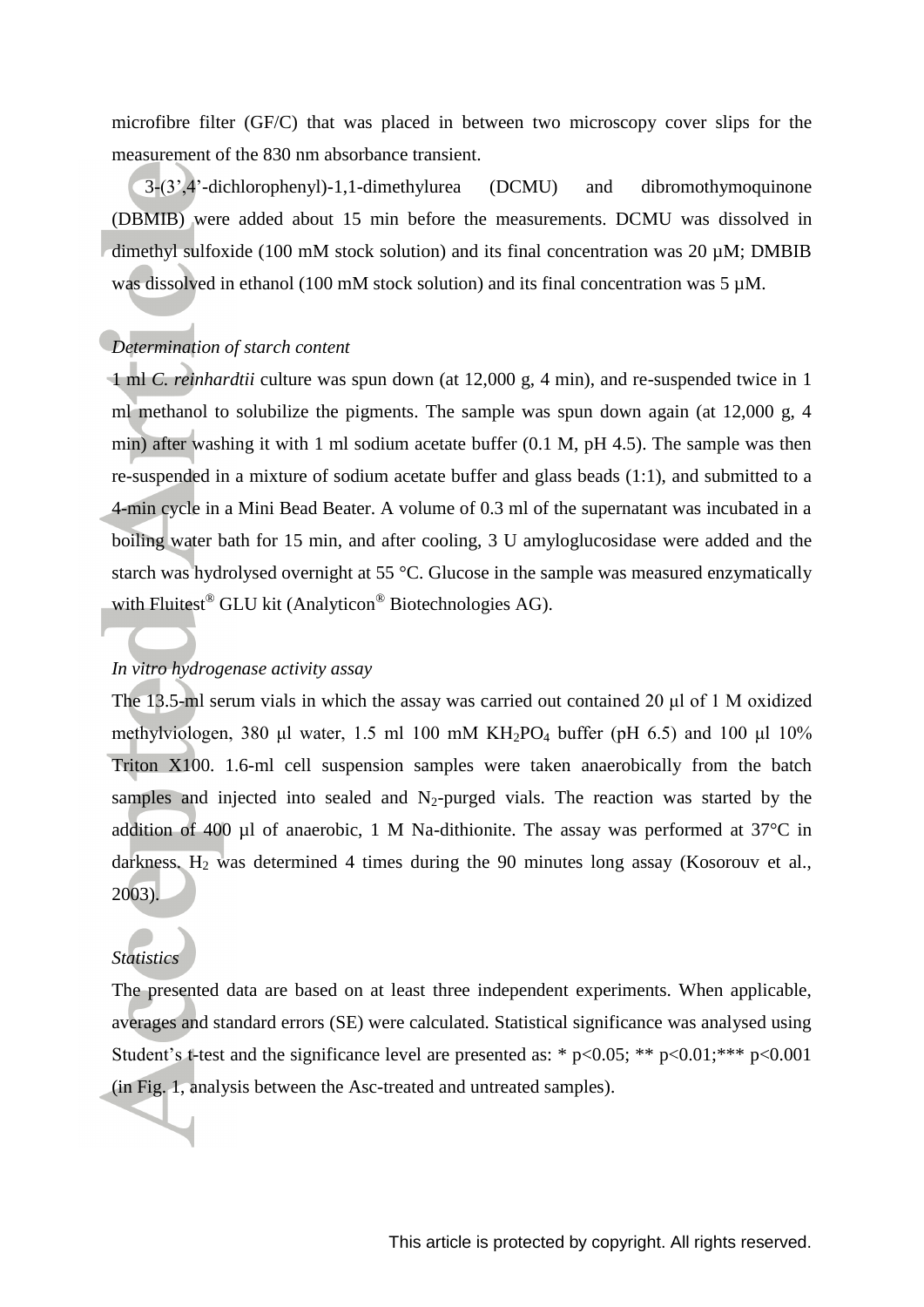### **Results**

*The effects of externally provided Asc on the H<sup>2</sup> production in several C. reinhardtii strains* Previously we showed that during sulphur deprivation externally supplied Asc stimulated H<sub>2</sub> production, and anaerobiosis was reached earlier in the *C. reinhardtii* strain S-01 (Nagy et al., 2012, Nagy et al., 2015). To investigate whether it is a general phenomenon, six different *C. reinhardtii* strains, used in earlier studies on photobiological H<sub>2</sub> production, were treated with Asc and their  $H_2$  production yields were compared.

Upon sulphur deprivation, similarly high  $H_2$  production was achieved in the CC124 and CC125 strains, about 50  $\mu$ l/ml in four days, which is in agreement with literature data (Fig. 1A, Ghirardi et al., 2000, Torzillo et al., 2009). In the other strains, namely in CC400 (Sun et al., 2013), S-01 (Nagy et al., 2012), CC409 (Torzillo et al., 2009) and CC849 (Wu et al. 2010),  $H_2$  production was moderate, on average about 5 times less than in CC124 and CC125 after four days of sulphur deprivation (Fig. 1A).

The addition of 10 mM Asc at the beginning of sulphur deprivation led to an increase in H<sup>2</sup> production in the strain S-01 (Nagy et al., 2012). Similar enhancement was observed in CC849, and a moderate effect was detected in the CC400 and CC409 strains (Fig.1A). In the CC124 and CC125 strains externally supplied Asc had strong adverse effects on the photoproduction of H<sub>2</sub> (Fig. 1A). In general, the addition of 10 mM Asc led to similar H<sub>2</sub> production in all the strains: approximately 10 to 15  $\mu$ l H<sub>2</sub> gas/ml culture was produced during the four days of sulphur deprivation. On the other hand, the amount of  $O_2$  accumulated in the headspace of the serum bottles was strongly and equally reduced in all the strains upon the Asc treatment (Fig. 1B).

In terms of  $H_2$  production, the largest differences were observed between CC124 and S-01; therefore we decided to focus on these two strains. In Fig. 2 the daily  $H_2$  and  $O_2$ accumulation of the two strains are shown until day 6, which includes the final, so-called termination phase of sulphur deprivation as well. In  $S-01$   $H<sub>2</sub>$  production peaked after four days (Fig. 2A), whereas the maximum was observed on days 2 and 3 in the case of CC124 (Fig. 2C). Fig. 2B shows that in the S-01 strain Asc enhanced the  $H_2$  production during the first three days, whereas  $H_2$  production was lower in the presence of Asc during the termination phase. Upon Asc treatment of the CC124 strain  $H_2$  production was strongly decreased throughout the experiment, to the level of the Asc-treated S-01 strain (Figs. 2C and 2D). In the strain S-01 anaerobiosis was reached by day 5, whereas in the strain CC124 it was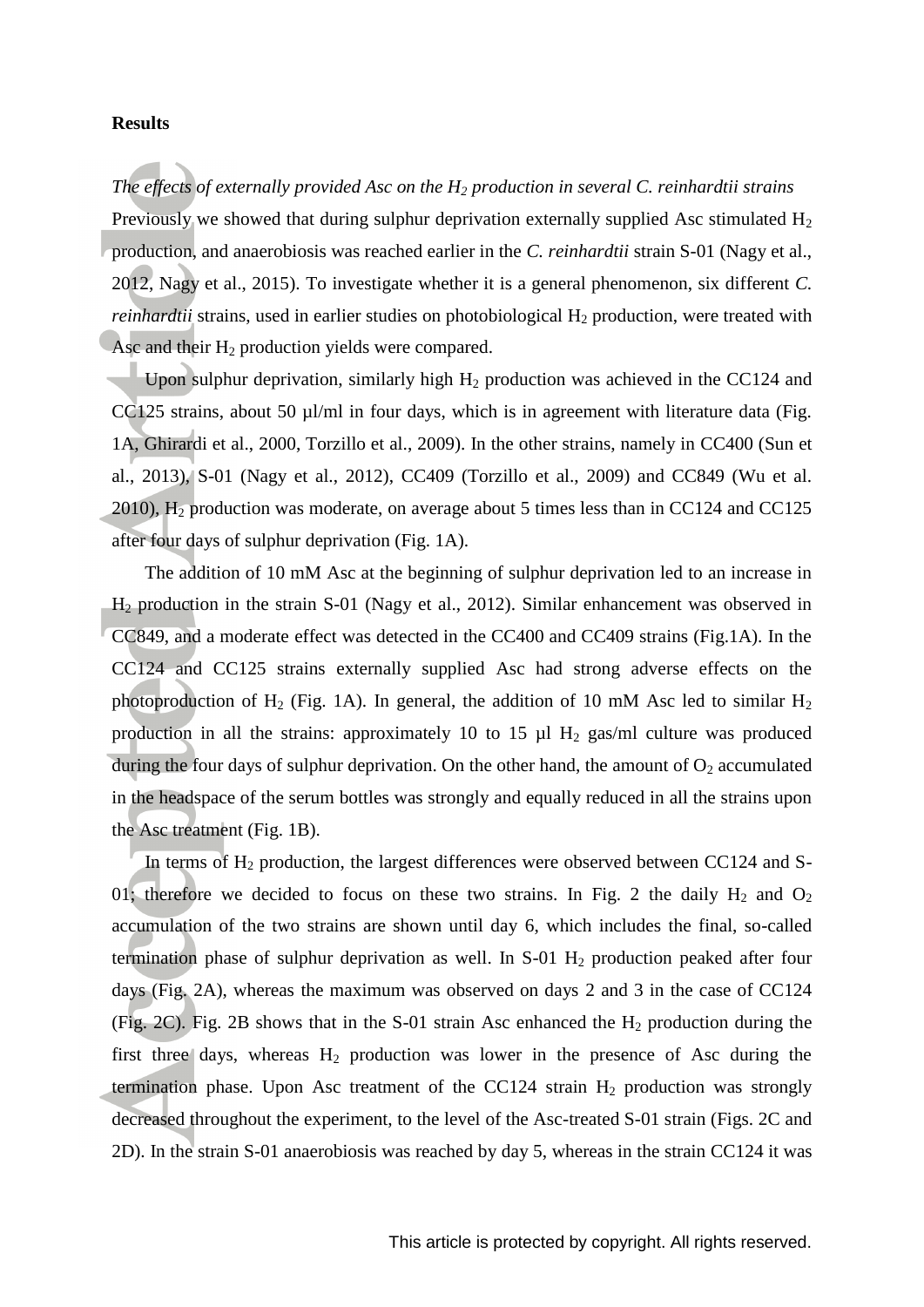reached much earlier, within 48 hrs (Figs. 2A and C). Upon Asc-treatment there was no detectable  $O_2$  by the second day of sulphur deprivation in either strain (Figs. 2B and D).

### *Cellular Asc concentration during sulphur deprivation*

Ascorbate has essential roles in cellular metabolism and stress defense (Tóth et al., 2013, Zhang 2013) and it acts mostly as a reductant. Under normal physiological conditions the Asc concentration of *C. reinhardtii* cells is approx. 100 times lower than in plant cells (Gest et al., 2013, Wheeler et al., 2015), but upon oxidative stress there is a rapid, several-fold increase in the Asc level (Urzica et al., 2012). Transcriptomic data show that the expression of various stress-related genes increase upon sulphur deprivation, just as well as the expression of the *VTC* gene (Toepel et al., 2013), encoding GDP-l-galactose phosphorylase, a central enzyme in Asc biosynthesis (Urzica et al., 2012)*.*

Fig. 2 shows temporal Asc concentration profiles of the two strains. As a result of sulphur deprivation, there was a dramatic increase in Asc concentrations: in control, sulphurreplete S-01 cultures it is about 1.8 pmol/µg Chl, and after four days of sulphur deprivation it increases to about 100 pmol/µg Chl (approx. 1 mM, calculated by assuming a cell volume of 140 femtoliters, Urzica et al., 2012). In CC124 the increase is even stronger (from about 5.1 to 160 pmol/µg Chl, i.e. to approx. 3 mM) and this occurs within 48 hrs of sulphur deprivation.

Upon the addition of 10 mM Asc, the Asc content of cells increased steeply, and within 24 h, similar values were reached as in both strains (approx. 90 and 110 pmol/µg Chl in S-01 and CC124, respectively). These values were in the same range as those obtained for the Asc non-treated samples, but the maximal Asc concentration was reached earlier.

The very strong Asc accumulation during sulphur deprivation and the observation that externally supplied Asc promoted the establishment of anaerobiosis indicate that Asc may modulate photobiological  $H_2$  production, either by i) affecting the activity of the oxygenevolving complex (OEC) and thereby the photosynthetic electron transport, ii) the activity of the hydrogenase or iii) starch degradation. In the following sections, these various possibilities are explored.

### *The effects of Asc on PSII activity*

Early *in vitro* studies on isolated higher plant PSII membranes demonstrated that Asc may over-reduce the Mn-cluster if the extrinsic proteins of the OEC are removed (Tamura et al., 1990). On the other hand, we showed that in sulphur-deprived *C. reinhardtii* cultures Asc can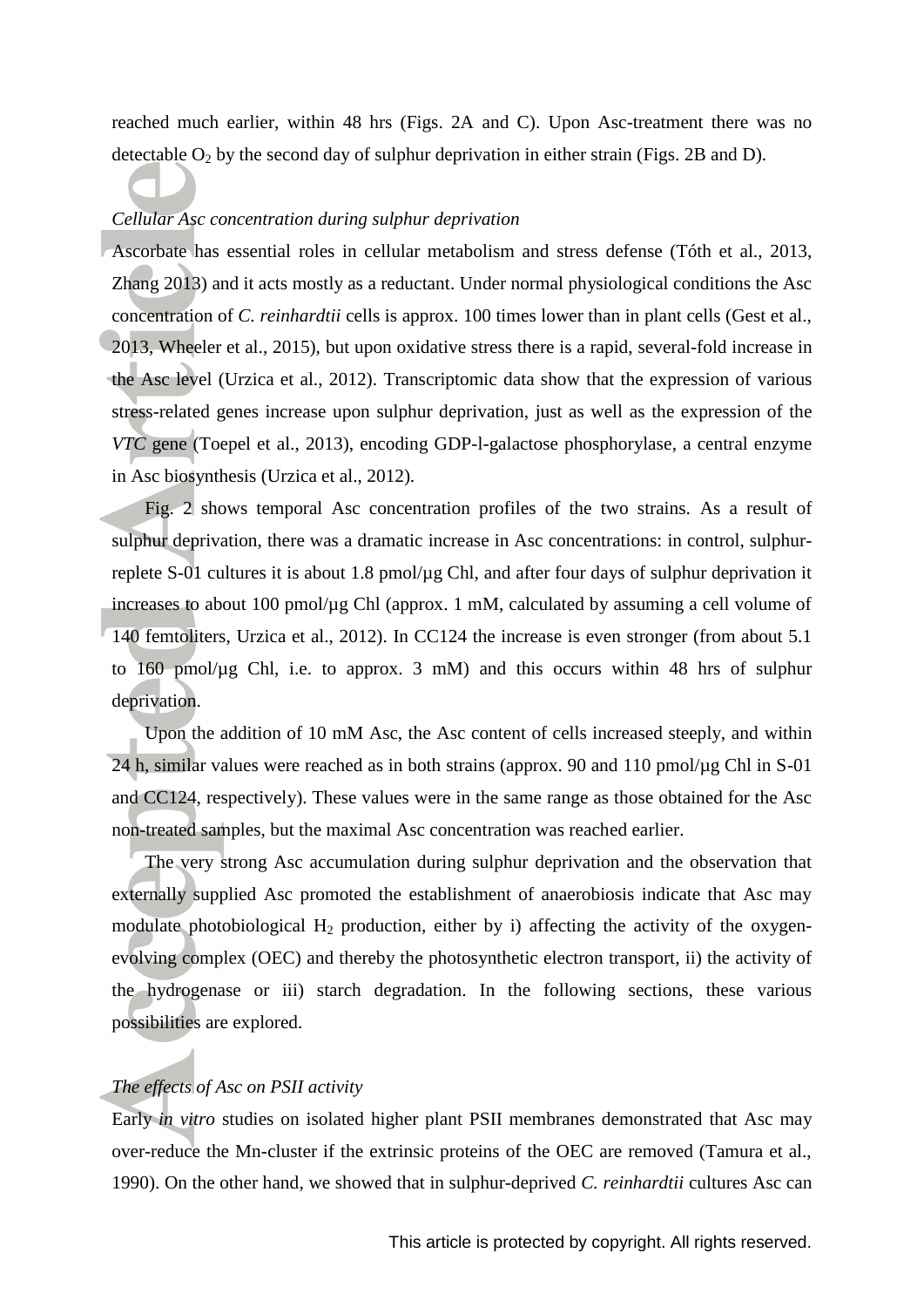act as an alternative electron donor of PSII (Nagy et al., 2012), similarly to heat stress conditions (Tóth et al., 2009). These earlier findings prompted us to thoroughly investigate the effect of Asc on PSII in *C. reinhardtii* under sulphur deprivation.

Figs. 4A and C show that the B thermoluminescence (TL) band, resulting from charge recombination between  $S_2/S_3$  states of the OEC and  $Q_B$ <sup>-</sup> (Ducruet and Vass 2009), gradually decreased in both strains and it was eliminated after 96 and 72 hrs of sulphur deprivation in the S-01 and the CC124 strains, respectively. Beside the decrease in amplitude, a slight shift to lower temperatures could be also observed, which is most likely due to the interaction of Asc with the S2 and possibly S0 and S1 states of the Mn-complex (Tamura et al., 1990). The loss of the B band indicated OEC inactivation, which was confirmed by  $O_2$  evolution measurements using PPBQ as an electron acceptor (Suppl. Fig. 1). Upon the addition of 10 mM Asc the decrease of the B band became much faster and already after 2 hrs of incubation in the light, there was an approx. 70% reduction in its amplitude; after 8 hrs of sulphur depletion, the B band disappeared (Figs. 4B and D). The B band was shifted and its amplitude decreased also in sulphur-deprived cultures that were unsealed (Fig. 4E). Moreover, Asc addition reduced the intensity of the B band in sulphur-replete cultures as well, but it recovered after a few hours (Fig. 4F).

Fast Chl *a* fluorescence (OJIP) transients were used to gain further information on PSII activity. Upon strong illumination (in this case  $3500 \mu$  mol photons m<sup>-2</sup> s<sup>-1</sup>) Chl *a* fluorescence rises from a basic  $F_0$  level to a maximum,  $F_M$ , in about 300 ms. The OJ phase (0-3 ms) is called the photochemical phase because of its strong light-dependence, the JI phase (approximately 3-30 ms) parallels the reduction of the PQ-pool, and the IP phase (approximately 30-300 ms) is correlated with the reduction of ferredoxin in the presence of inactive ferredoxin: NADP<sup>+</sup> oxidoreductase (reviewed by Schansker et al., 2014). It is to be noted that in *C. reinhardtii* the I step is less pronounced as in higher plants (Fig. 5). During sulphur deprivation the  $F_0$  and J levels increased, particularly in the CC124 strain, indicating a reduced PQ-pool (Tóth et al., 2006). Upon Asc treatment similar effects were observed, but at a later stage the  $F_M$  values also decreased and variable fluorescence  $(F_V)$  was lost, indicating PSII reaction center inactivation.

The comparison of the kinetics reveals that the decrease of the B band occurs later in the S-01 strain than in CC124 (Figs. 6A and C). On the other hand, the loss of the B band precedes significantly that of the  $F_V/F_M$  value, especially in the Asc-treated samples (Fig. 6). This suggests that the inactivation of the OEC occurs before the loss of charge separating activity of PSII. In the non-Asc-treated CC124 strain the time difference between the loss of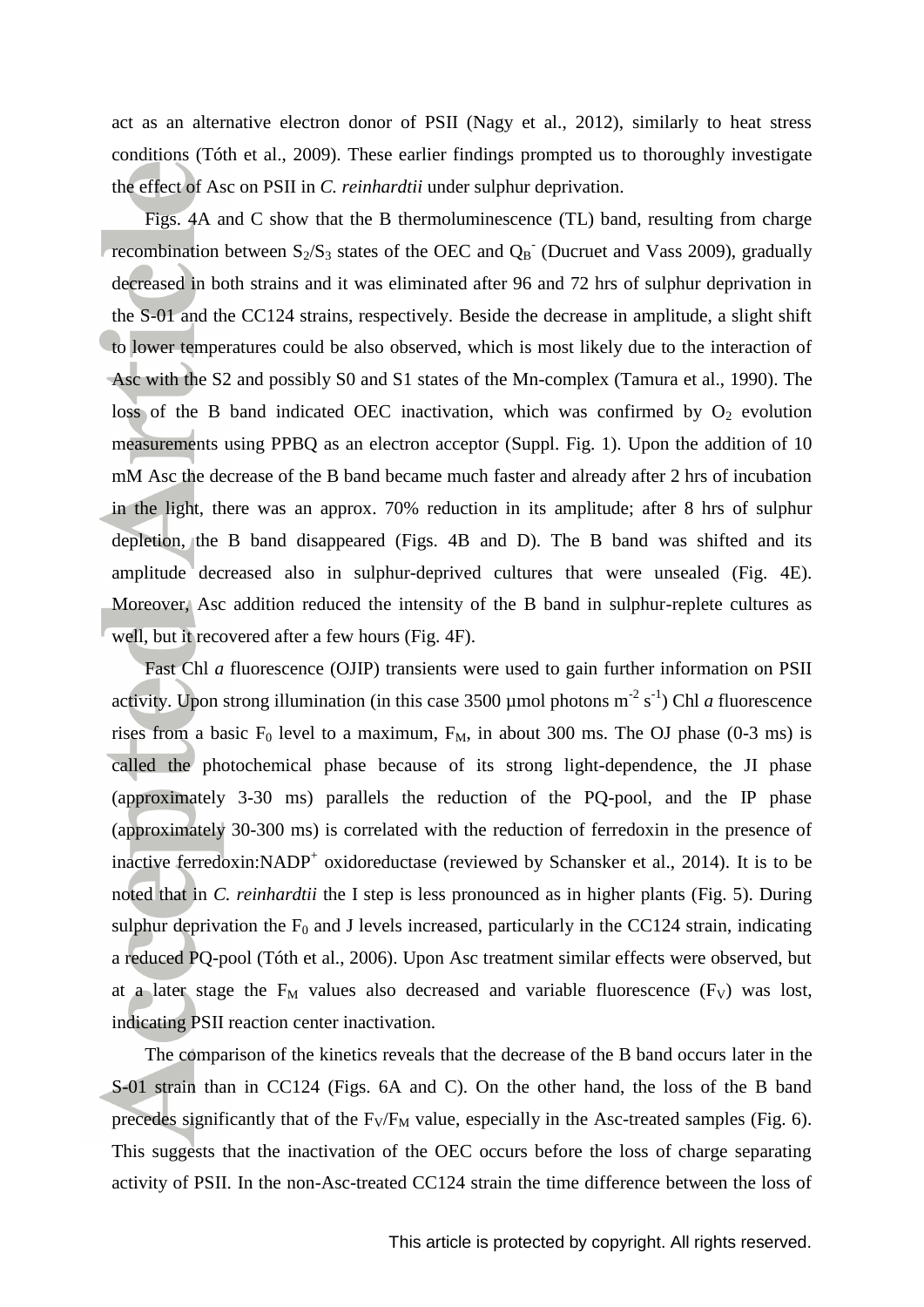the B band and the  $F_V/F_M$  was less pronounced (Fig. 6C), but this may be due to the strongly reduced PQ-pool, as indicated by the particularly high  $F_0$  and J values (Fig. 5).

The Chl contents were rather stable during the first three days of sulphur deprivation and after that it decreased by about 40% both in the S-01 and the CC124 strains. The decrease in Chl contents was slightly enhanced by the Asc treatment (Suppl. Fig. 2).

Western blot analysis showed that in the S-01 strain both PsbA and PSBO protein contents decreased slowly; by the  $72<sup>nd</sup>$  h, both decreased to about 50% of the initial amount (Figs. 7A and B). In the CC124 strain the PsbA and PSBO showed some moderate reduction already by the  $24<sup>th</sup>$  h, and less than 50% was detected by the  $48<sup>th</sup>$  h (Figs. 7D and E). This faster losses of PsbA and PSBO are in agreement with the TL and Chl *a* fluorescence data (Figs. 4 to 6), showing that PSII activity was lost earlier in the CC124 strain. Interestingly, upon the Asc treatment, the losses of PsbA and PSBO proteins were slower in both strains (Figs. 7C and 7F).

In order to monitor electron transport through PSI, 830 nm transmission measurements, reflecting the redox state of P700 and PC (e.g. Klughammer and Schreiber, 1994) were carried out, after 72 h of sulphur deprivation. At this stage, the activity of the OEC is very low in both strains (Fig. 4), but the  $F_V/F_M$  is relatively high (Fig. 6) and the PsbA protein is still well-detectable in the S-01 strain, whereas in the CC124 strain the PsbA protein is lost (Fig. 7).

In the S-01 strain oxidation and partial re-reduction of PC and P700 can be observed in continuous red light (Fig. 8A). In the presence of DCMU, which displaces  $Q_B$  from its binding site in PSII, there is no re-reduction, showing that the electrons originated from PSII, either from the remaining OEC activity or from Asc as an alternative PSII donor (Tóth et al., 2009, Nagy et al., 2012). *In vitro* studies showed that Asc may be an electron donor to PSI as well, but this seems to be insignificant in intact plants (Tóth et al., 2009). In the presence of DBMIB, an artificial quinone, which inhibits the re-oxidation of  $PQH<sub>2</sub>$  molecules by the  $cytb<sub>6</sub>f$  complex, P700 oxidation occurred with very similar kinetics as with DCMU.

In the case of CC124, a more complete oxidation of P700 and PC was observed, which was only moderately affected by DCMU or DBMIB (Fig. 8C). This is in agreement with the TL, Chl *a* fluorescence and western blot data, showing that PSII reaction centers are mostly inactive at 72 hrs of sulphur deprivation (Figs. 4 to 7) and therefore Asc could not donate significant amounts of electrons to PSII in the CC124 strain after 72 h of sulphur deprivation.

After the red light illumination, the re-reduction of  $PC^+$  and  $P700^+$  was followed in the dark. Fig. 8B shows that it is DCMU- and DBMIB-sensitive in the S-01 strain confirming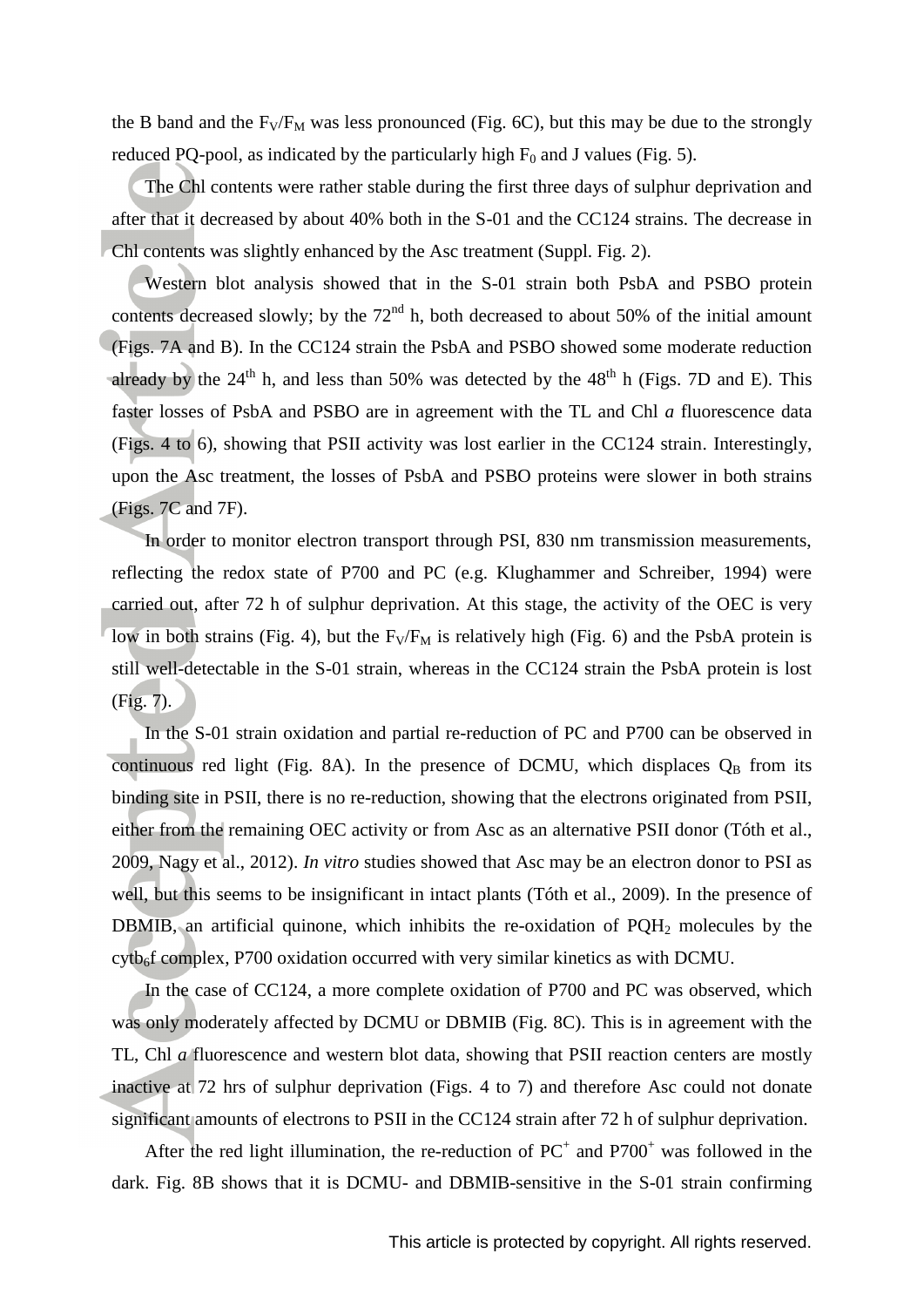that electrons at PSI arrived mostly from PSII and possibly from Asc as an alternative electron donor (Nagy et al., 2012). However, in the CC124 strain the rate of re-reduction was mostly independent of the presence of DCMU, while it was remarkably decelerated in the DBMIB-treated samples (Fig. 8D). These results confirm that in CC124 after 72 h of sulphur deprivation, PSII was mostly inactive and electrons arrived at PSI via alternative routes, e.g. from starch degradation and perhaps PSI cyclic electron flow. It is to be noted that depending on its concentration, DBMIB can donate electrons directly to  $PC^+$  and  $P700^+$  (Schansker et al., 2005), which may explain why there is a slow re-reduction upon the DBMIB-treatment in the dark.

## *Starch accumulation and degradation during sulphur deprivation*

It is well established that at the beginning of sulphur deprivation starch rapidly accumulates and later starch degradation will contribute significantly to the  $H_2$  production and to the maintenance of anaerobiosis (Zhang et al., 2002). Fig. 9 shows that the amount of accumulated starch was about 25% lower in the S-01 strain than in CC124 after 24 hrs of sulphur deprivation. The amount of starch is about 15% lower in the Asc-treated samples both in the S-01 and the CC124 strains, which may be explained by the inhibition of OEC activity during the first 24 h (Fig. 5).

The rate of starch degradation is much lower in the S-01 strain than in CC124: by the fourth day of sulphur deprivation only approximately 10% is degraded in S-01, whereas in CC124 all the accumulated starch is consumed (Fig. 9). In S-01 starch consumption was increased by Asc during the termination phase, i.e. from day 4 to 6, whereas in CC124, starch degradation rates were very similar in the presence or absence of externally added Asc during the entire experiment.

### *The effects of Asc on in vitro hydrogenase activity*

In order to test if Asc directly affects the activity or the amount of the hydrogenase enzyme accumulated, *in vitro* H<sub>2</sub> production measurements were carried out. H<sub>2</sub> production peaks on day 2 in the strain CC124; in the strain  $S-01$  H<sub>2</sub> production is yet moderate and there is significant  $O_2$  accumulation. The data of Suppl. Fig. 3 show that the  $H_2$  producing capacity was about 6-fold higher in the CC124 than in the S-01 strain (approximately 1 and 0.17 µl H2/min, respectively) and that the supplied Asc did not have any effect on these values.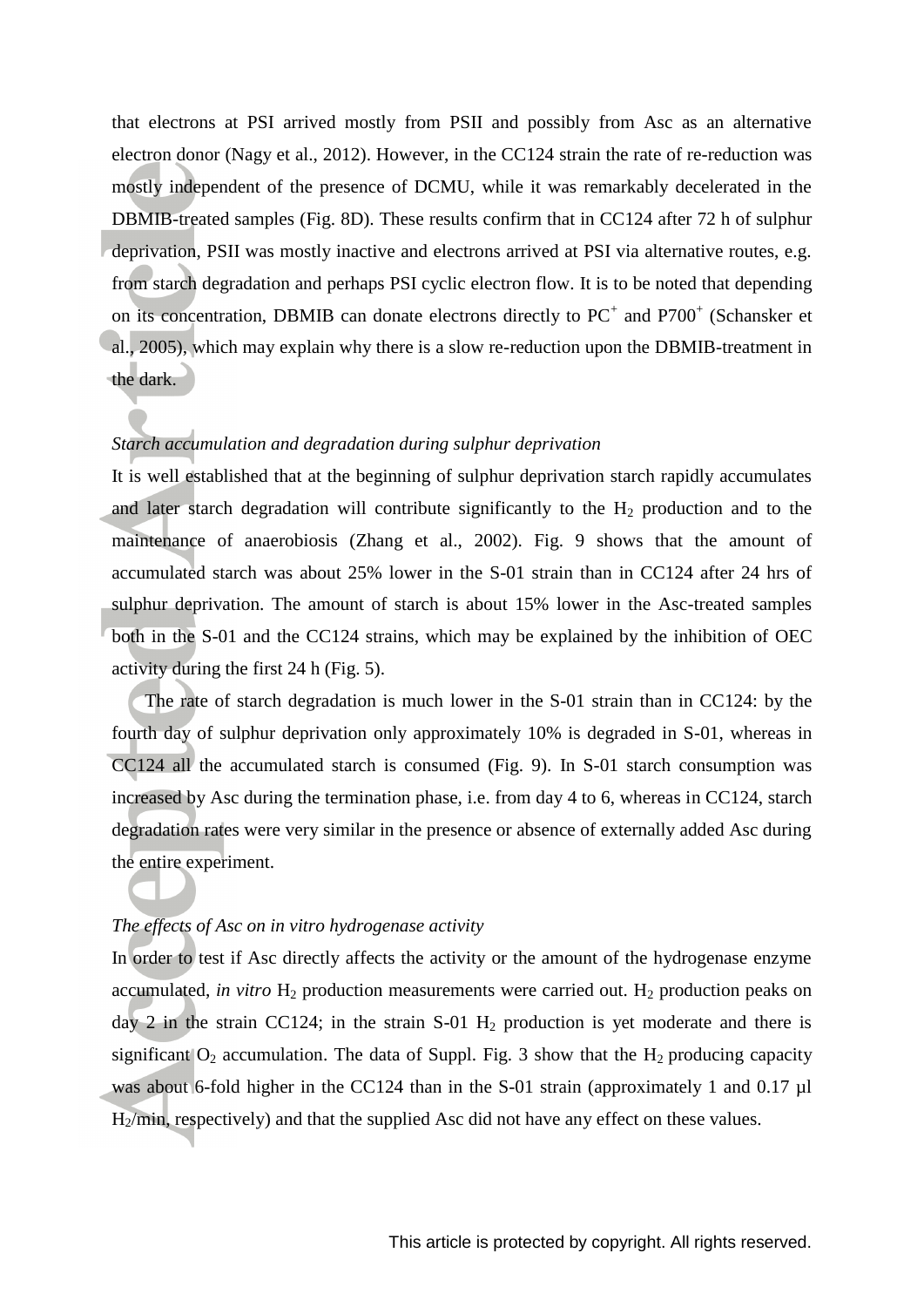### **Discussion**

It is a widespread view that the loss of PSII activity during sulphur deprivation is due to the inhibition of PSII repair, since the repair of the photoinhibited reaction centers requires *de novo* protein synthesis, which is halted by the lack of sulphur and by the inability of the cells to synthesize the required amino acids (Zhang et al., 2002). However, cell division and Chl biosynthesis are stopped shortly after the initiation of sulphur deprivation (Zhang et al., 2002 and Suppl. Fig. 2), thus the sulphur content within the cells is not expected to change drastically. Moreover, algal cells also have sulphur reserves in the form of cysteine and methionine, which are used up following transfer to sulphur-free medium (Matthew et al., 2009). The loss of sulphur from the media itself also cannot explain the differences between the *C. reinhardtii* genotypes in terms of PsbA content decrease nor that externally provided Asc slows down the degradation of PsbA (Fig. 7). Therefore, it is unlikely that the lack of sulphur would hinder the repair of PsbA leading to a loss of PSII activity.

Indeed, gene expression analyses suggest that the picture is very complex. Regulatory elements controlling sulphur deprivation responses have been identified, such as the sulphur acclimation gene *SAC1* (Wykoff et al., 1998, Zhang et al., 2004), and the SNRK2.1 and SNRK2.2 kinases, which are responsible for repression of sulphur-inducible genes and repression of chloroplast transcription (Irihimovitch and Stern, 2006; González-Ballester et al., 2008; González-Ballester et al., 2010).

Response in gene expression occurs already after a few hours of sulphur deprivation (González-Ballester et al., 2008), during which most photosynthetic genes, Rubisco and antenna proteins genes are down-regulated (see also Toepel et al., 2013). In parallel, there is a strong up-regulation of specific LHCBM and LHCSR genes, which play a role in photoprotection and scavenging reactive oxygen species (Nguyen et al., 2011, Grewe et al., 2014). Genes involved the mobilization and relocalisation of sulphur are also upregulated, all suggesting that there is a rapid and complex, "whole-cell" adaptation process involved in the initiation of  $H_2$  production (Aksoy et al., 2013, Toepel et al., 2013). These processes occur much faster than the actual loss of the PsbA protein (Zhang et al., 2002, Fig. 7 of this paper), supporting our view that sulphur starvation affects PSII activity in a different way than hindering the repair of PsbA.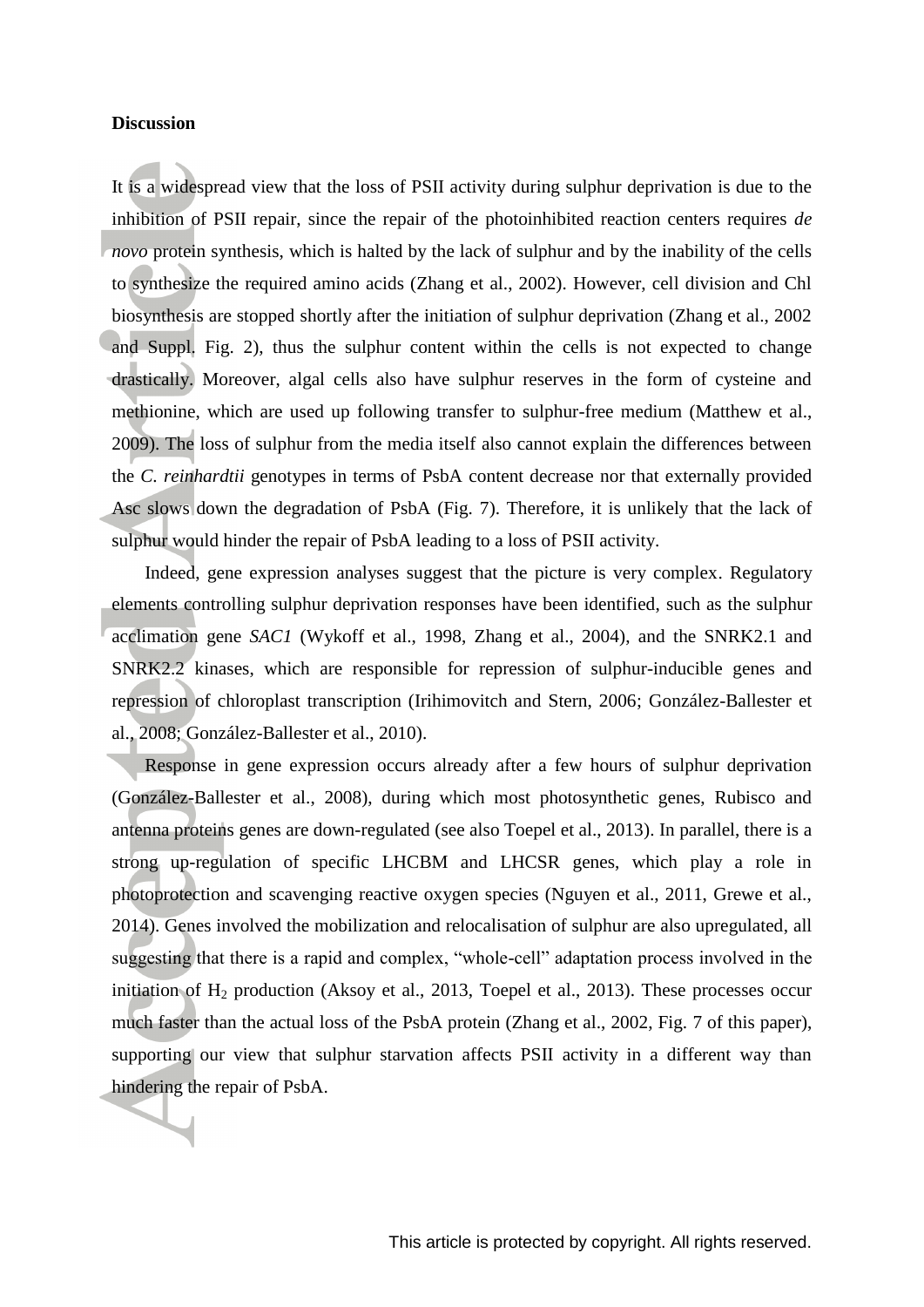#### *Ascorbate accumulation and its effects on PSII*

Ascorbate is a metabolite with various functions in eukaryotic cells and most commonly it acts as a reductant. Its role in scavenging reactive oxygen species in plants is widely studied (reviewed by e.g. Foyer and Shigeoka 2011), but Asc also plays roles in cell division and cell wall synthesis and it modulates the synthesis of several signaling molecules. Ascorbate also modulates the expression of specific sets of photosynthesis and defense genes (reviewed by Smirnoff 2011) and recently an epigenetic role exerted as a cofactor for DNA and histone demethylases in the nucleus was demonstrated (Young et al., 2015).

Cyanobacteria, algae and bryophytes contain much lower concentrations of Asc than higher plants (reviewed by Gest et al., 2013). The signaling pathways leading to Asc accumulation in plants are poorly understood. However, it has been demonstrated that in higher plants Asc levels are dependent of photosynthetic electron transport (Yabuta et al., 2007), Asc biosynthesis responds to changes in light intensity, it is under circadian control (Page et al., 2012, Kiyota et al. 2006) and it is subject to feedback inhibition by Asc (Pallanca and Smirnoff, 2000). In *C. reinhardtii* these processes have not been studied, although it has been demonstrated that Asc biosynthesis responds quickly to  $H_2O_2$  treatment and the *VTC* gene is upregulated (Urzica et al., 2012), which plays a central role in regulating the Asc contents in higher plants as well (Dowdle et al., 2007). It was shown recently that in the green alga, *Chlorella sorokiniana* sulphur deficiency causes oxidative perturbation resulting in a sudden increase in  $H_2O_2$  concentration and Asc accumulation (Salbitani et al., 2015). On the other hand, transcriptomics data by Toepel et al. (2013) show that the expression of the *VTC* gene strongly increases upon sulphur deprivation as well. In line with these results, we here found that Asc biosynthesis in *C. reinhardtii* is strongly induced by sulphur deprivation (Fig. 3). The addition of 10 mM Asc to the cultures upon the start of sulphur deprivation led to a rapid Asc content increase in the cells and similarly high Asc concentration was reached as in the non-Asc-treated samples (Fig. 3). Unexpectedly, the Asc treatment equalized the  $H_2$ production in all the strains (Fig. 1). As also seen in Figs. 1 and 2 there is much less  $O_2$ accumulated upon Asc addition; our results show that it is not due to stimulated starch consumption (Fig. 9), instead Asc inactivated the OEC as shown by TL measurements (Figs. 4 and 6). Similarly, in sulphur-replete cultures, the OEC became partially inactivated when supplied with 10 mM Asc, although the cells recovered within a few hours, possibly due to the oxidation or metabolization of Asc (Fig. 4F); this shows that the OEC of *C. reinhardtii* may be susceptible to the reducing effect of Asc under normal growth conditions as well.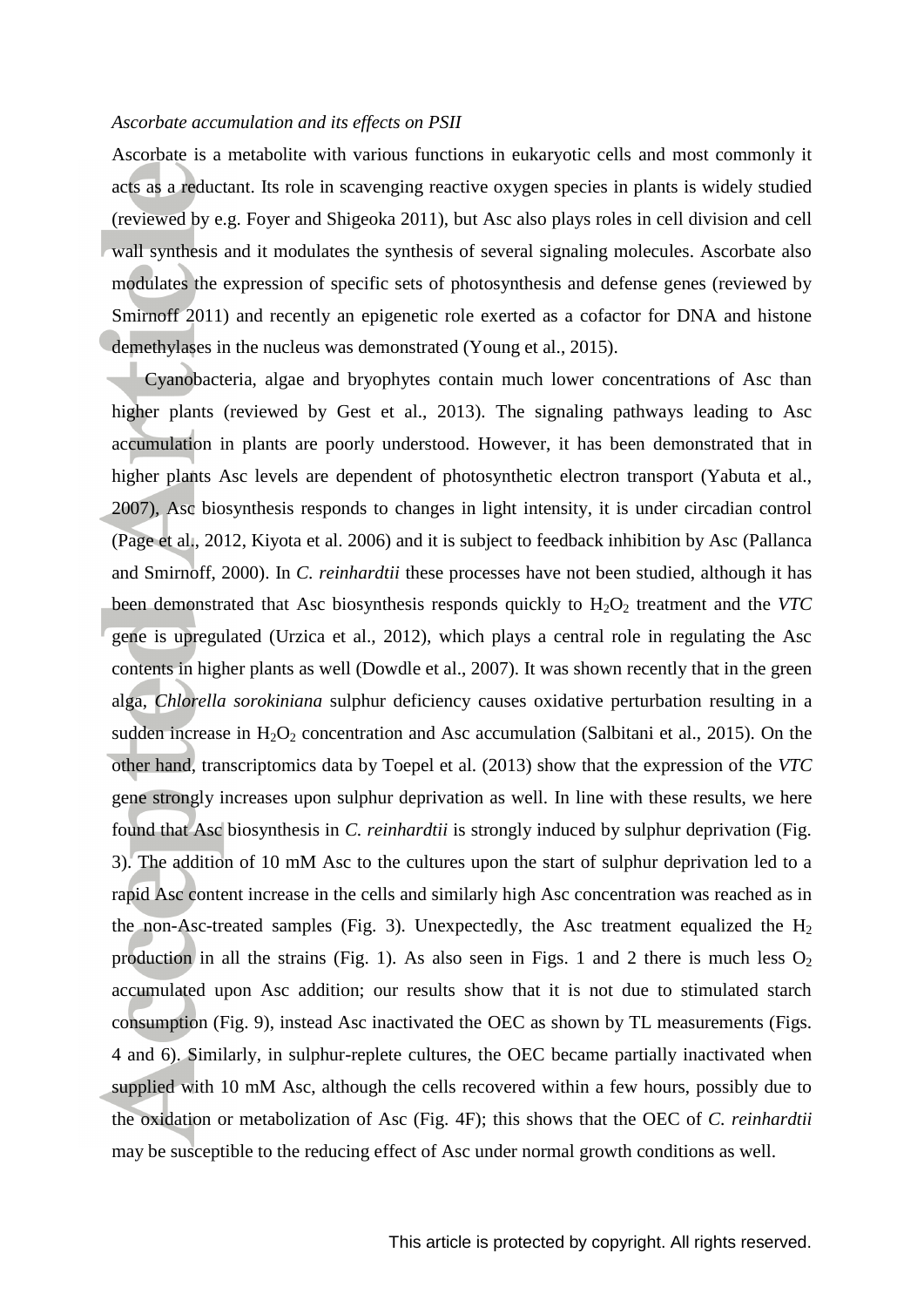Earlier *in vitro* data indicate that Asc inactivates the Mn-cluster in higher plant PSII membrane preparations of which the extrinsic OEC proteins were removed by chemical treatments (Tamura et al., 1990). The redox potential of Asc (approximately +54 mV) enables both the over-reduction of the Mn-cluster and also the support of a continuous electron flow to  $Tyr_{Z}^{-1}$ ; there are various chemicals with such properties of which hydroxylamine is the best studied example (Kuntzleman and Yocum 2005). The observation that in higher plants Asc over-reduces the Mn-cluster only in the absence of the extrinsic OEC proteins suggests that they have a role in shielding the Mn-cluster from luminal reductants, such as Asc. In *C. reinhardtii* the situation seems to be different: under 'normal', non-stress conditions, the Asc content is two to three orders of magnitude lower than in higher plant chloroplasts (Gest et al., 2013, Zechmann et al., 2011); when 10 mM Asc is externally supplied (both in sulphurreplete and depleted cultures), it inactivates the Mn-complex (Fig. 4). Due to the sulphur deprivation, the Asc concentration increases strongly within the cell, which coincides with the inactivation of the OEC in both strains (Figs. 2, 3 and 6); this strongly suggest that under sulphur deprivation the naturally accumulating cellular Asc inactivates the Mn-complex of PSII.

When the Mn-cluster is destroyed, charge separation may still occur in PSII and Asc can donate electrons to  $Tyr<sub>Z</sub><sup>+</sup>$  with a halftime of 20-50 ms, depending on the Asc concentration within the cell (Tóth et al., 2009, Nagy et al., 2012). However, this electron donation by Asc is relatively slow compared to that from water oxidation and does not prevent completely the formation of strongly oxidizing compounds, such as  $Tyr_Z^+$  and P680<sup>+</sup> (Tóth et al., 2011). Their accumulation leads to the so-called donor-side induced photoinhibition, i.e. inactivation of the charge separation activity of PSII (Chen et al., 1995, Jegerschöld and Stryring 1996) and rapid losses of the PSBO, PsbA and CP43 proteins (Tóth et al., 2011). Upon sulphur deprivation, the inactivation of the Mn-cluster was followed by the inactivation of PSII reaction centers, as shown by the complete elimination of variable fluorescence (Fig. 5) and the amounts of PsbA and PSBO proteins were also strongly reduced (Fig. 7), indicating that donor-side induced photoinhibition occurred. The inactivation of PSII and degradation of PsbA and PSBO happened earlier in the CC124 strain, which is characterized by a faster accumulation of cellular Asc and earlier OEC inactivation compared to the S-01 strain.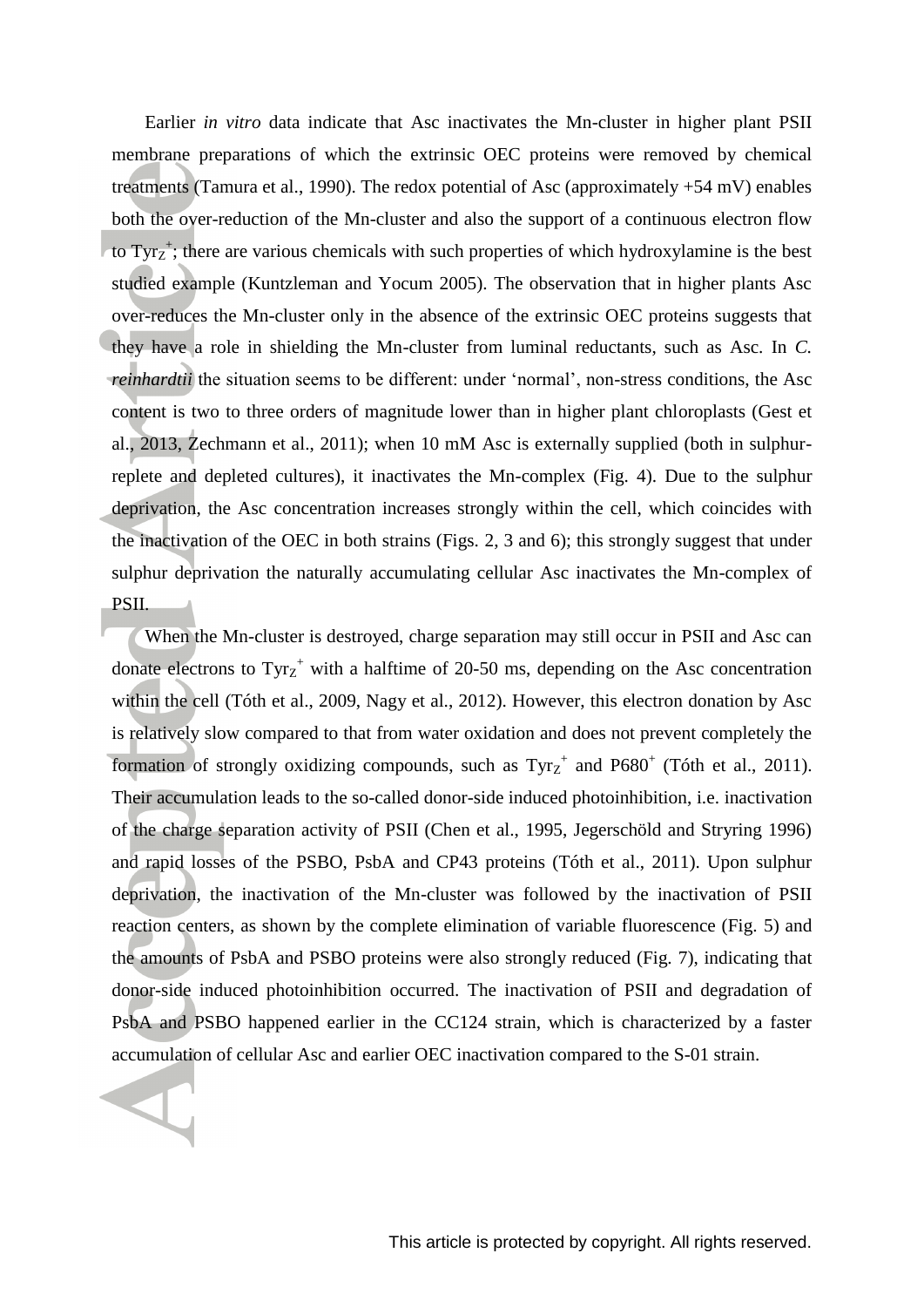### *The overall effect of ascorbate on the photoproduction of H<sup>2</sup>*

When Asc was supplied externally, it had a positive effect on the total  $H_2$  production of the weak-performing strains (e.g.  $S-01$ ) and a strong negative effect on the good  $H_2$ -producing strains (e.g. CC124, Fig. 1). The CC124 strain has a high respiration rate (Rühle et al., 2008) and efficient starch degradation (Fig. 9), which can compensate for a relatively large  $O_2$ evolution and the electrons released by the OEC may be efficiently used for  $H_2$  production. When Asc is added, it suddenly decreases the OEC activity and -since the electron donation by Asc is relatively slow compared to that of the OEC (Tóth et al., 2009)-, much less electrons will become available for  $H_2$  production. On the other hand, in a strain with slow starch degradation (S-01), the inactivation of the OEC is beneficial, since the inhibitory effect of  $O_2$  on the hydrogenase may be eliminated and the electron supply to PSII by Asc (resulting in no  $O_2$  evolution) will increase  $H_2$  production, to the level of the Asc-treated CC124 strain (Fig. 1). It is also important to note that not only the rate of starch degradation, but also the hydrogenase activity of the CC124 and the S-01 strains differ significantly after three days of sulphur deprivation (Fig. 9) and it is independent of the addition of Asc. Equal  $H_2$  production was measured in the Asc-treated CC124 and S-01 strains (Fig. 1), which underlines the importance of linear electron flux in the process of photobiological  $H_2$  production. In other words, when linear electron transport is limited, neither efficient starch degradation nor high hydrogenase activity would result in strong  $H_2$  production.

In summary, we propose a novel mechanism for PSII inactivation during sulphur deprivation. Ascorbate accumulates dramatically upon sulphur deprivation (which is probably induced by oxidative stress conditions) and when it reaches the mM range in the cell, it inactivates the Mn-cluster due to its reducing capacities. There is a slow electron donation by Asc to PSII, but donor-side induced photoinhibition may still take place, causing a loss of the charge separating activity of PSII. Meanwhile, anaerobiosis is also established, which is essential for the initiation of  $H_2$  production. Thus, Asc seems to have an important modulatory effect on photobiological H<sup>2</sup> production in *C. reinhardtii.*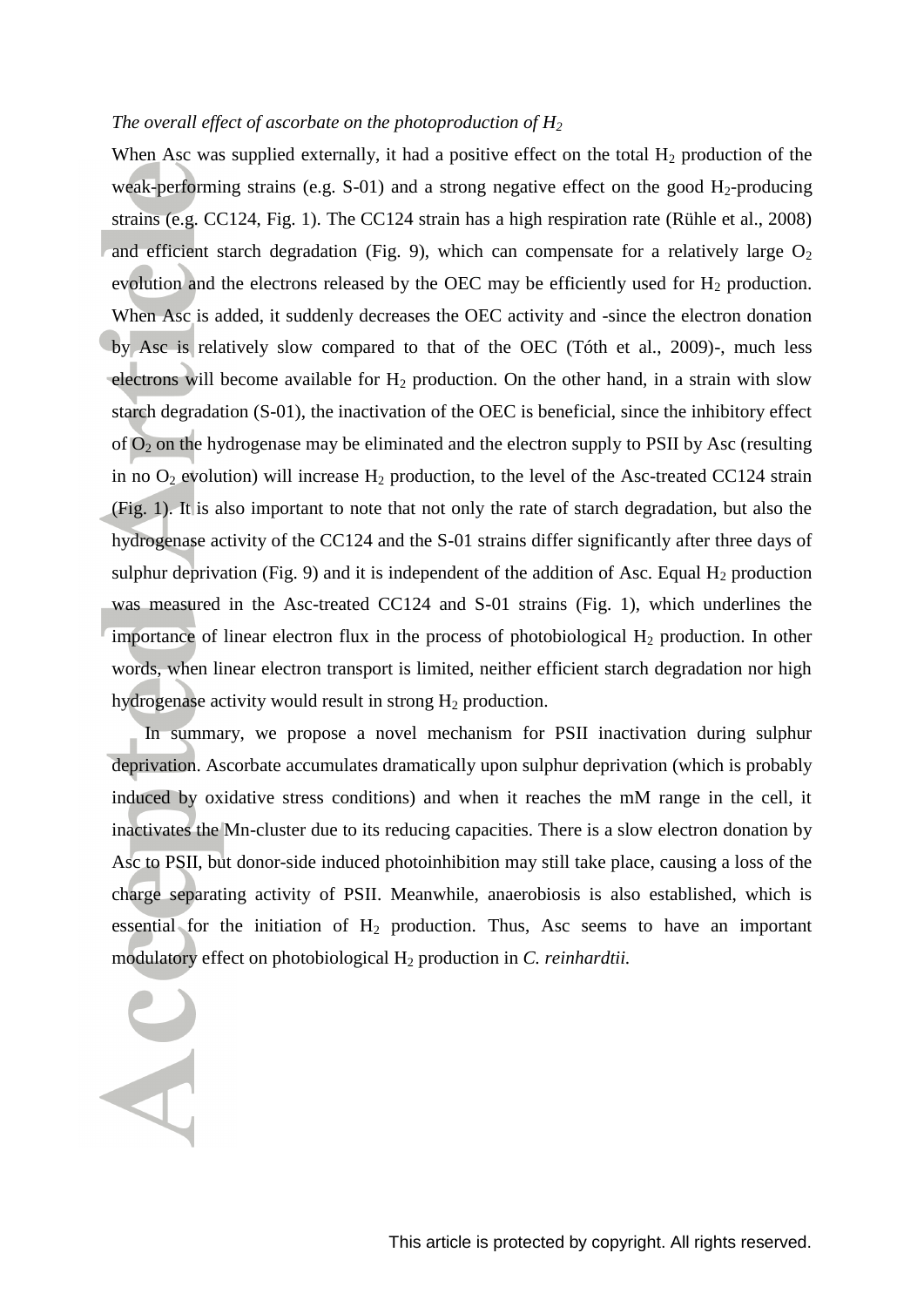## **Acknowledgements:**

This work was supported by the Alexander von Humboldt Foundation (fellowship to S.Z.T), the Lendület/Momentum Programme of the Hungarian Academy of Sciences (research grant to S.Z.T), by grants from Hungarian Scientific Research Fund (OTKA, NN 114524 to S.Z.T and K 112688 to G.G.), the Young Investigator Fellowship Award of the Hungarian Academy of Sciences, the Dr. Rollin D. Hotchkiss Foundation (fellowships to V.N.), and by the European Union and the State of Hungary, co-financed by the European Social Fund in the framework of TÁMOP 4.2.4. A/2-11-1-2012-0001 'National Excellence Program' and TÁMOP-4.1.1.C-12/1IKONV-2012-0012 project.

We thank Prof. Dr. Ralph Bock (Max-Planck Institute of Molecular Plant Physiology, Potsdam-Golm) for the possibility to use their HPLC instrument. We also thank Drs. Mihály Kis and Laura Zsigmond (Biological Research Centre, Szeged) for their help on the determination of starch content and on the western blot analysis.

Sccep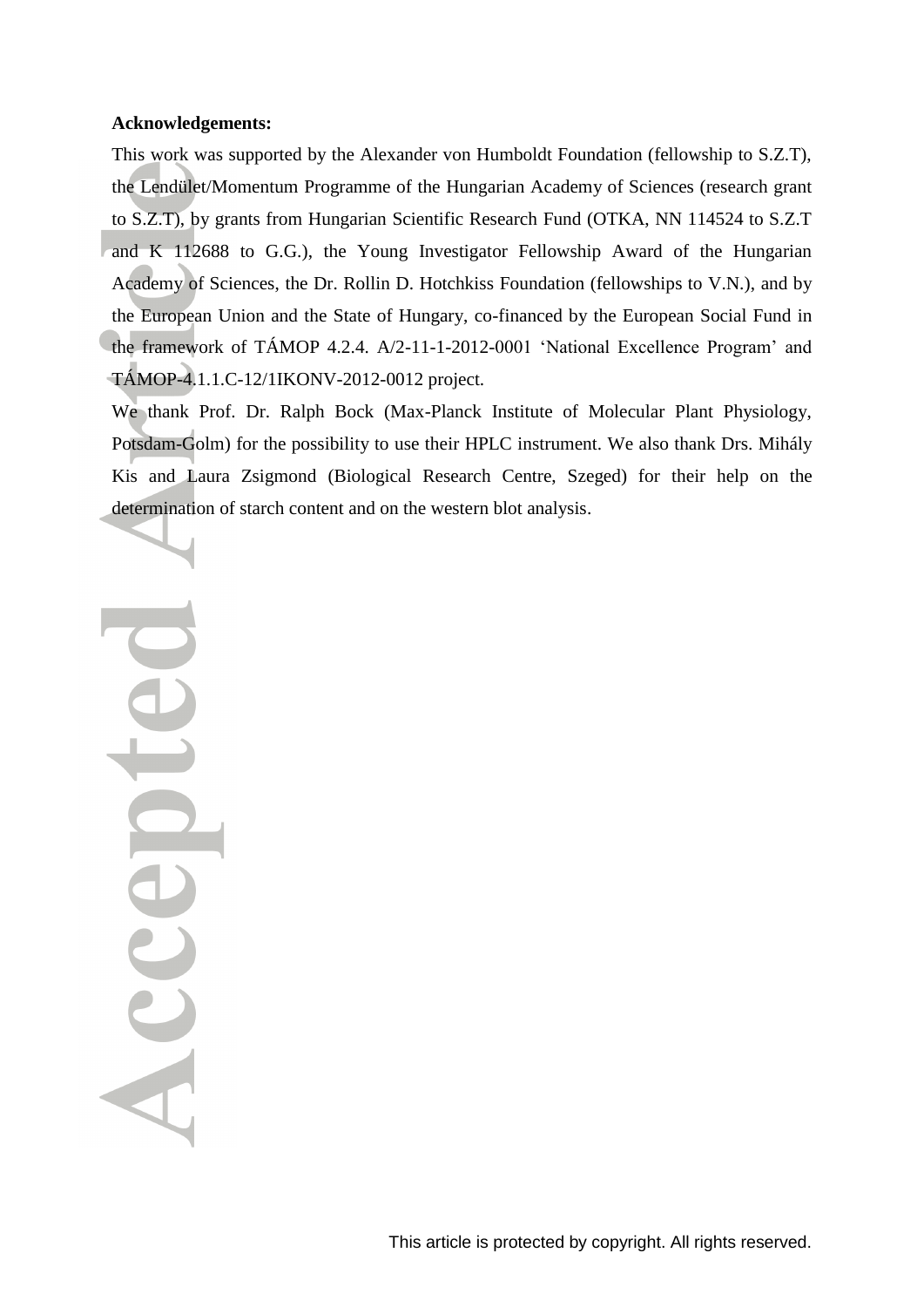### **Literature cited**

- Aksoy M., Pootakham W., Pollock S.V., Moseley J.L., González-Ballester D. & Grossman A.R. (2013) Tiered regulation of sulfur deprivation responses in *Chlamydomonas reinhardtii* and identification of an associated regulatory factor. *Plant Physiology* 162, 195-211.
- Baltz A., Dang K.-V., Beyly A., Auroy P., Richaud P., Cournac L. & Peltier G. (2014) Plastidial expression of type II NAD(P)H dehydrogenase increases the reducing state of plastoquinones and hydrogen photoproduction rate by the indirect pathway in *Chlamydomonas reinhardtii*. *Plant Physiology* 165, 1344-1352.
- Batyrova K.A., Tsygankov A.A. & Kosourov S.N. (2012) Sustained hydrogen photoproduction by phosphorus-deprived *Chlamydomonas reinhardtii* cultures. *International Journal of Hydrogen Energy* 37, 8834-8839.
- Burgess S.J., Tamburic B., Zemichael F., Hellgardt K. & Nixon P.J. (2011) Solar-driven hydrogen production in green algae. *Advances in Applied Microbiology* 75, 71-110.
- Chen G.X., Blubaugh D.J., Homann P.H., Golbeck J.H. & Cheniae G.M. (1995) Superoxide contributes to the rapid inactivation of specific secondary donors of the photosystem II reaction center during photodamage of manganese-depleted photosystem II membranes. *Biochemistry* 34, 2317-2332.
- Degrenne B., Pruvost J., Legrand J. (2011) Effect of prolonged hypoxia in autotrophic conditions in the hydrogen production by the green microalga *Chlamydomonas reinhardtii* in photobioreactor. *Bioresource Technology* 102, 1035-1043.
- Dowdle J., Ishikawa T., Gatzek S., Rolinski S. & Smirnoff N. (2007) Two genes in *Arabidopsis thaliana* encoding GDP-L-galactose phosphorylase are required for ascorbate biosynthesis and seedling viability. *The Plant Journal* 52, 673-689.
- Ducruet J.-M. & Vass I. (2009) Thermoluminescence: experimental. *Photosynthesis Research* 101, 195-204.
- Eivazova E.R. & Markov S.A. (2012) Conformational regulation of the hydrogenase gene expression in green alga *Chlamydomonas reinhardtii*. *International Journal of Hydrogen Energy* 37, 17788-17793.
- Foyer C.H. & Shigeoka S. (2011) Understanding oxidative stress and antioxidant functions to enhance photosynthesis. *Plant Physiology* 155, 93-100.
- Gest N., Gautier H. & Stevens R. (2013) Ascorbate as seen through plant evolution: the rise of a successful molecule? *Journal of Experimental Botany* 64, 33-53.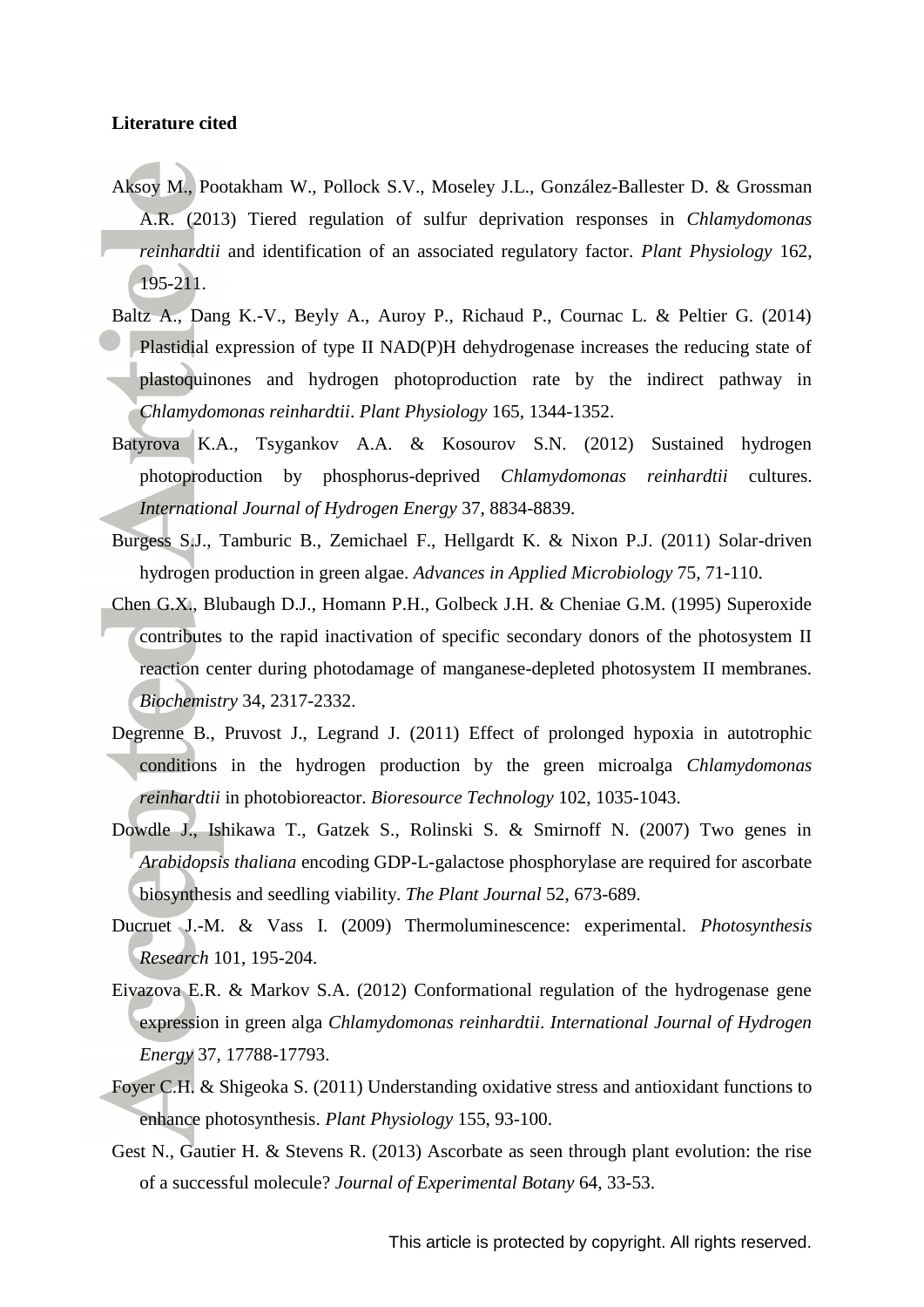- Ghirardi M.L., Zhang J.P., Lee J.W., Flynn T., Seibert M., Greenbaum E. & Melis A. (2000) Microalgae: a green source of renewable H<sub>2</sub>. *Trends in Biotechnology* 18, 506-511.
- Ghysels B., Godaux D., Matagne R.F., Cardol P. & Franck F. (2013) Function of the chloroplast hydrogenase in the microalga *Chlamydomonas*: The role of hydrogenase and state transitions during photosynthetic activation in anaerobiosis. *PLoS ONE* 8, e64161.
- Godaux D., Bailleul B., Berne N. & Cardol P. (2015) Induction of photosynthetic carbon fixation in anoxia relies on hydrogenase activity and PGRL1-mediated cyclic electron flow in *Chlamydomonas reinhardtii*. *Plant Physiology* (in press, DOI:10.1104/pp.15.00105).
- González-Ballester D., Casero D., Cokus S., Pellegrini M., Merchant S.S. & Grossman A.R. (2010) RNA-Seq analysis of sulfur-deprived Chlamydomonas cells reveals aspects of acclimation critical for cell survival. *The Plant Cell* 22, 2058-2084.
- González-Ballester D., Pollock S.V., Pootakham W. & Grossman A.R. (2008) The central role of a SNRK2 kinase in sulfur deprivation responses. *Plant Physiology* 147, 216-227.
- Grewe S., Ballottari M., Alcocer M., D'Andrea C., Blifernez-Klassen O., Hankamer B., Mussgnug J.H., …, Kruse O. (2014) Light-harvesting complex protein LHCBM9 is critical for photosystem II activity and hydrogen production in *Chlamydomonas reinhardtii*. *The Plant Cell* 26, 1598-1611.
- Hemschemeier A., Fouchard S., Cournac L., Peltier G. & Happe T. (2008) Hydrogen production by *Chlamydomonas reinhardtii*: an elaborate interplay of electron sources and sinks. *Planta* 227, 397-407.
- Irihimovitch V. & Stern D.B. (2006) The sulfur acclimation SAC3 kinase is required for chloroplast transcriptional repression under sulfur limitation in *Chlamydomonas reinhardtii*. *Proceedings of the National Academy of Sciences of the United States of America* 103, 7911-7916.
- Jegerschöld C. & Styring S. (1996) Spectroscopic characterization of intermediate steps involved in donor-side-induced photoinhibition of photosystem II. *Biochemistry* 35, 7794-7801.
- King P., Ghirardi M.L. & Seibert M. inventors. Jan 27, 2009. Oxygen-resistant hydrogenases and methods for designing and making same. Patent US\_36075609\_A.
- Kiyota M., Numayama N. & Goto L (2006) Circadian rhythms of the L-ascorbic acid level in *Euglena* and spinach. *Journal of Photochemistry and Photobiology B: Biology* 84, 197- 203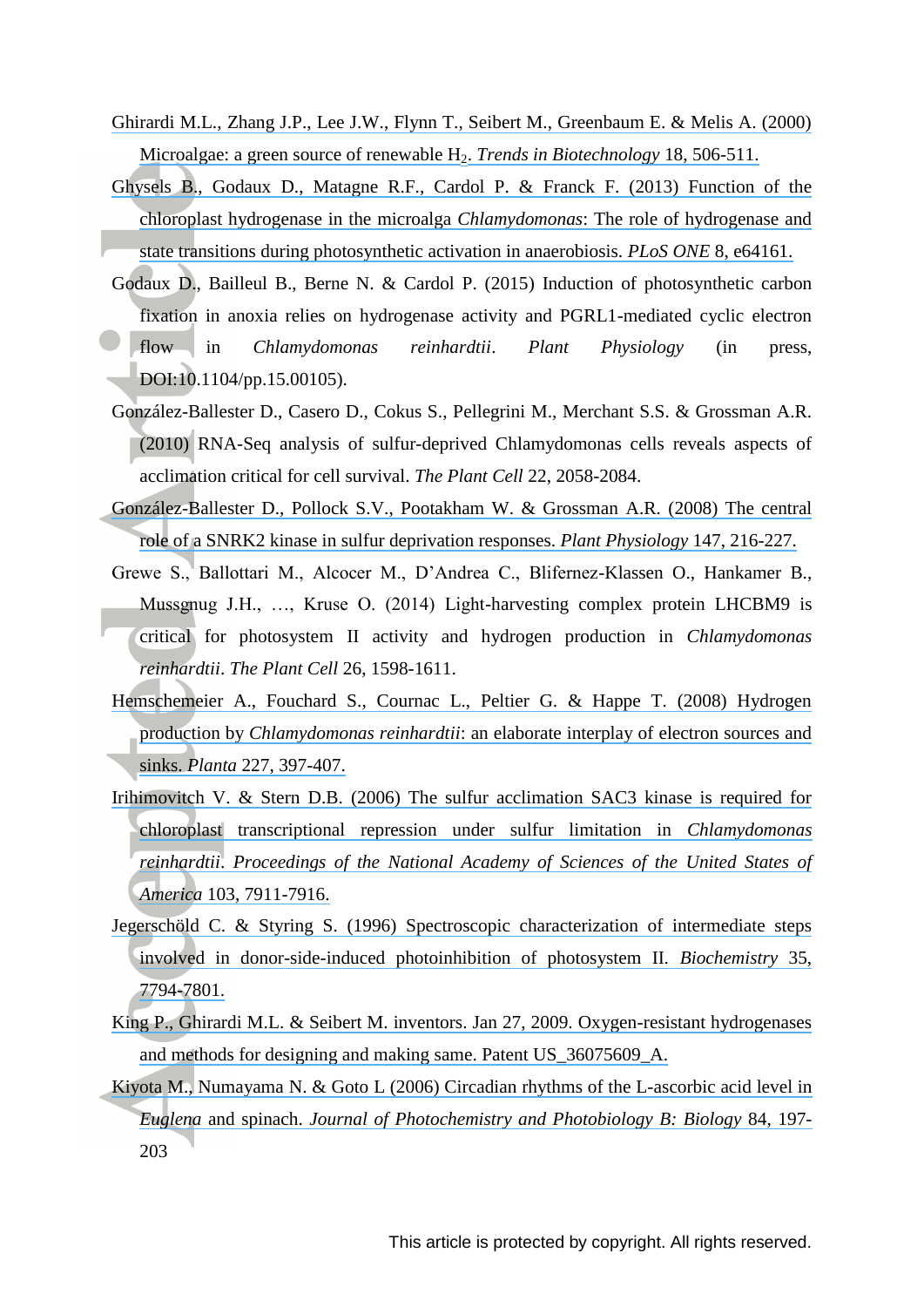- Klughammer C. & Schreiber U. (1994) An improved method, using saturating light pulses, for the determination of photosystem I quantum yield via P700<sup>+</sup>-absorbance changes at 830 nm. *Planta* 192, 261-268.
- Kosourov S., Seibert M. & Ghirardi M.L. (2003) Effects of extracellular pH on the metabolic pathways in sulfur-deprived, H<sub>2</sub>-producing *Chlamydomonas reinhardtii* cultures. *Plant and Cell Physiology* 44, 146-155.
- Kosourov S.N., Ghirardi M.L. & Seibert M. (2011) A truncated antenna mutant of *Chlamydomonas reinhardtii* can produce more hydrogen than the parental strain. *International Journal of Hydrogen Energy* 36, 2044-2048.
- Kuntzleman T. & Yocum C.F. (2005) Reduction-induced inhibition and Mn(II) release from the photosystem II oxygen-evolving complex by hydroquinone or  $NH<sub>2</sub>OH$  are consistent with a  $Mn(III)/Mn(III)/Mn(IV)/Mn(IV)$  oxidation state for the dark-adapted enzyme. *Biochemistry* 44, 2129-2142.
- Lakatos G., Deák Z., Vass I., Rétfalvi T., Rozgonyi S., Rákhely G., ..., Maróti G. (2014) Bacterial symbionts enhance photo-fermentative hydrogen evolution of Chlamydomonas algae. *Green Chemistry* 16, 4716-4727.
- Makarova V.V., Kosourov S., Krendeleva T.E., Semin B.K., Kukarskihk G.P., Rubin A.B., …, Seibert M. (2007) Photoproduction of hydrogen by sulfur-deprived *C. reinhardtii* mutants with impaired photosystem II photochemical activity. *Photosynthesis Research* 94, 79-89.
- Markov S.A. & Eivazova E.R., Greenwood J. (2006) Photostimulation of  $H_2$  production in the green alga *Chlamydomonas reinhardtii* upon photoinhibition of its  $O_2$ -evolving system. *International Journal of Hydrogen Energy* 31, 1314-1317.
- Matthew T., Zhou W., Rupprecht J., Lim L., Thomas-Hall S.R., Doebbe A., …, Schenk PM (2009) The metabolome of *Chlamydomonas reinhardtii* following induction of anaerobic H<sup>2</sup> production by sulfur depletion. *The Journal of Biological Chemistry* 284, 23415- 23425.
- Melis A., Zhang L., Forestier M., Ghirardi M.L. & Seibert M. (2000) Sustained photobiological hydrogen gas production upon reversible inactivation of oxygen evolution in the green alga *Chlamydomonas reinhardtii*. *Plant Physiology* 122, 127-135.
- Mignolet E., Lecler R., Ghysels B., Remacle C. & Franck F. (2012) Function of the chloroplastic NAD(P)H dehydrogenase Nda2 for  $H_2$  photoproduction in sulphur-deprived *Chlamydomonas reinhardtii. Journal of Biotechnology* 162, 81-88.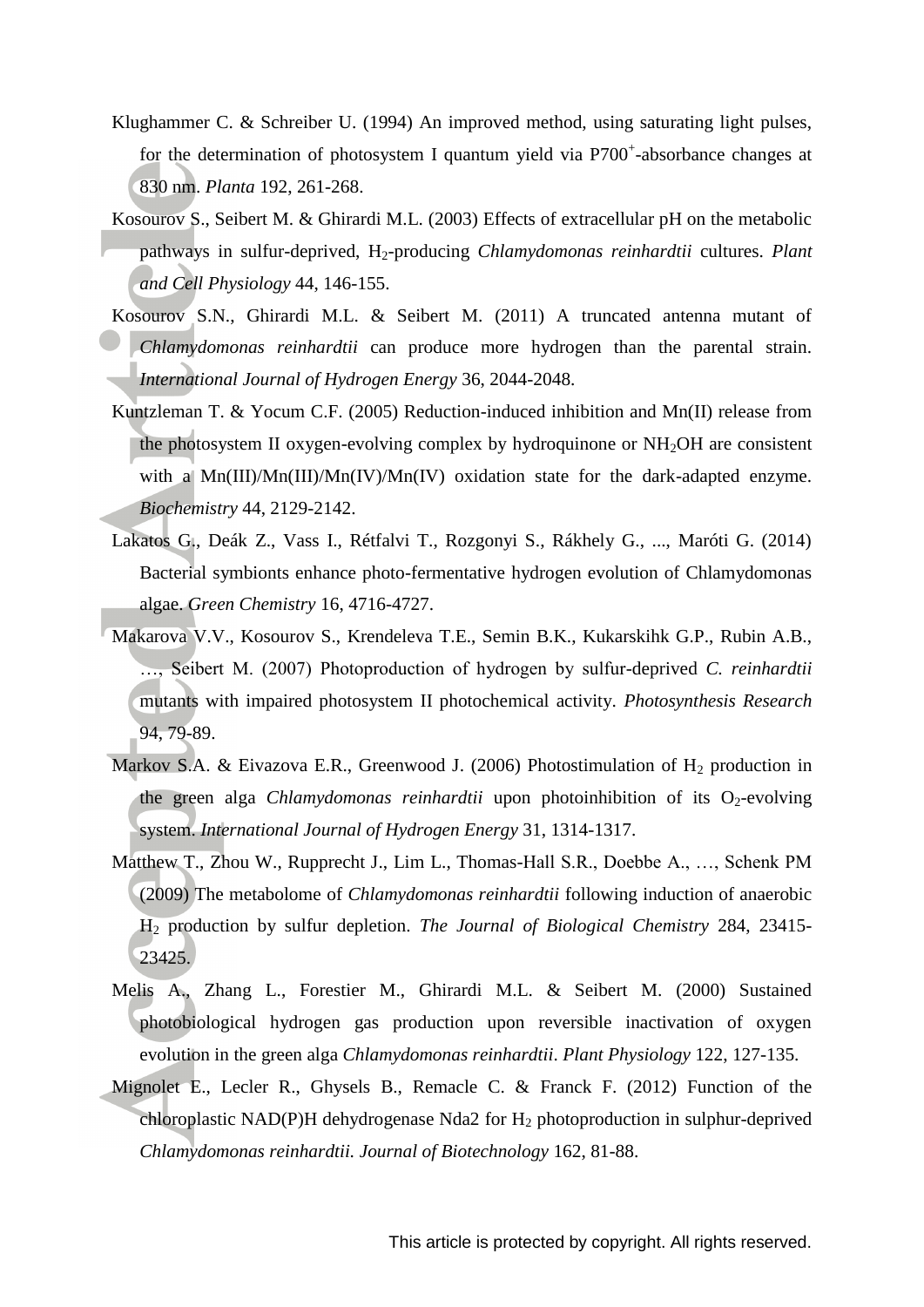- Nagy V., Tengölics R., Schansker G., Rákhely G., Kovács K.L., Garab G. & Tóth S.Z. (2012) Stimulatory effect of ascorbate, the alternative electron donor of photosystem II, on the hydrogen production of sulphur-deprived *Chlamydomonas reinhardtii*. *International Journal of Hydrogen Energy* 37, 8864-8871.
- Nagy V., Tengölics R., Schansker G., Rákhely G., Kovács L.K., Garab G. & Tóth S.Z. (2015) Corrigendum to "Stimulatory effect of ascorbate, the alternative electron donor of photosystem II, on the hydrogen production of sulphur-deprived *Chlamydomonas reinhardtii*" [Int J Hydrogen Energy 37 (2012) 8864-8871]. *International Journal of Hydrogen Energy* 40, 1267.
- Nguyen A.V., Toepel J., Burgess S., Uhmeyer A., Blifernez O., Doebbe A., …, Kruse O. (2011) Time-course global expression profiles of *Chlamydomonas reinhardtii* during photo-biological H<sup>2</sup> Production. *PLoS ONE* 6, e29364.
- Pallanca J.E. & Smirnoff N. (2000) The control of ascorbic acid synthesis and turnover in pea seedlings. *Journal of Experimental Botany* 51, 669-74.
- Page M., Sultana N., Paszkiewicz K., Florance H. & Smirnoff N. (2012) The influence of ascorbate on anthocyanin accumulation during high light acclimation in *Arabidopsis thaliana*: further evidence for redox control of anthocyanin synthesis. *Plant Cell and Environment* 35, 388-404.
- Porra R.J., Thompson W.A. & Kriedeman P.E. (1989) Determination of accurate extinction coefficients and simultaneous equations for essaying chlorophylls-a and -b with four different solvents: verification of the concentration of chlorophyll standards by atomic absorption spectroscopy. *Biochimica et Biophysica Acta* 975, 384-394.
- Reifschneider-Wegner K., Kanygin A. & Redding K.E. (2014) Expression of the [FeFe] hydrogenase in the chloroplast of *Chlamydomonas reinhardtii*. *International Journal of Hydrogen Energy* 39, 3657-3665.
- Roussett M. & Liebgott P.-P. (2014) Engineering hydrogenases for  $H_2$  production: Bolts and goals. In Zannoni D, R De Philippis, eds, Microbial BioEnergy: Hydrogen Production, Advances in Photosynthesis and Respiration 38. Springer Netherlands, Dordrecht, pp 43- 77.
- Rühle T., Hemschemeier A., Melis A. & Happe T. (2008) A novel screening protocol for the isolation of hydrogen producing *Chlamydomonas reinhardtii* strains. *BMC Plant Biology* 8, 107.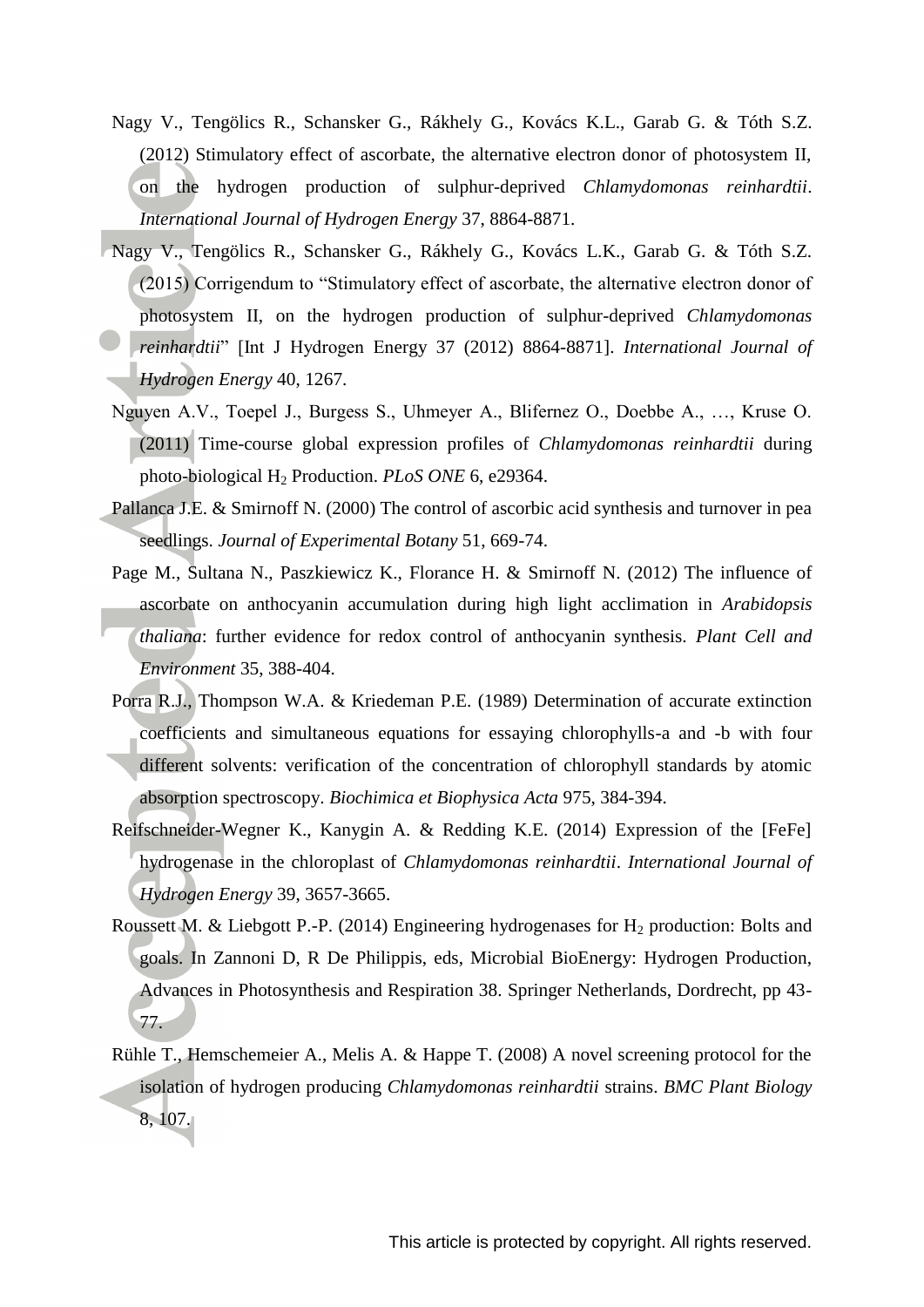- Salbitani G., Vona V., Bottone C., Petriccione M. & Carfagna S. (2015) Sulfur deprivation results in oxidative perturbation in *Chlorella sorokiniana* (211/8k). *Plant and Cell Physiology* 56, 897-905.
- Schansker G., Tóth S.Z. & Strasser R.J. (2005) Methylviologen and dibromothymoquinone treatments of pea leaves reveal the role of Photosystem I in the Chl *a* fluorescence rise OJIP. *Biochimica et Biophysica Acta* 1706, 250-261.
- Schansker G., Tóth S.Z., Holzwarth A.R. & Garab G. (2014) Chlorophyll *a* fluorescence: beyond the limits of the Q<sup>A</sup> model. *Photosynthesis Research* 120, 43-58.
- Scoma A., Durante L., Bertin L. & Fava F. (2014) Acclimation to hypoxia in *Chlamydomonas reinhardtii*: can biophotolysis be the major trigger for long-term  $H_2$ production? *New Phytologist* 204, 890-900.
- Smirnoff N. (2011) Vitamin C: The metabolism and functions of ascorbic acid in plants. *Advances in Botanical Research* 59, 107-177.
- Sun Y., Chen M., Yang H., Zhang J., Kuang T. & Huang F. (2013) Enhanced H<sub>2</sub> photoproduction by down-regulation of ferredoxin-NADP<sup>+</sup> reductase (FNR) in the green alga *Chlamydomonas reinhardtii*. *International Journal of Hydrogen Energy* 38, 16029- 16037.
- Surzycki R., Cournac L., Peltier G. & Rochaix J.-D. (2007) Potential for hydrogen production with inducible chloroplast gene expression in *Chlamydomonas*. *Proceedings of the National Academy of Sciences of the United States of America* 104, 17548-17553.
- Swanson K.D., Ratzloff M.W., Mulder D.W., Artz J.H., Ghose S., Hoffman A., …, Peters J.W. (2015) [FeFe]-hydrogenase oxygen inactivation is initiated at the H Cluster 2Fe subcluster. *Journal of the American Chemical Society* 137, 1809-1816.
- Tamura N., Inoue H. & Inoue Y. (1990) Inactivation of the water-oxidizing complex by exogenous reductants in PSII membranes depleted of extrinsic proteins. *Plant and Cell Physiology* 31, 469-477.
- Toepel J., Illmer-Kephalides M., Jaenicke S., Straube J., May P., Goesmann A. & Kruse O. (2013) New insights into *Chlamydomonas reinhardtii* hydrogen production processes by combined microarray/RNA-seq transcriptomics. *Plant Biotechnology Journal* 11, 717- 733.
- Tolleter D., Ghysels B., Alric J., Petroutsos D., Tolstygina I., Krawietz D., …, Peltier G. (2011) Control of hydrogen photoproduction by the proton gradient generated by cyclic electron flow in *Chlamydomonas reinhardtii*. *The Plant Cell* 23, 2619-2630.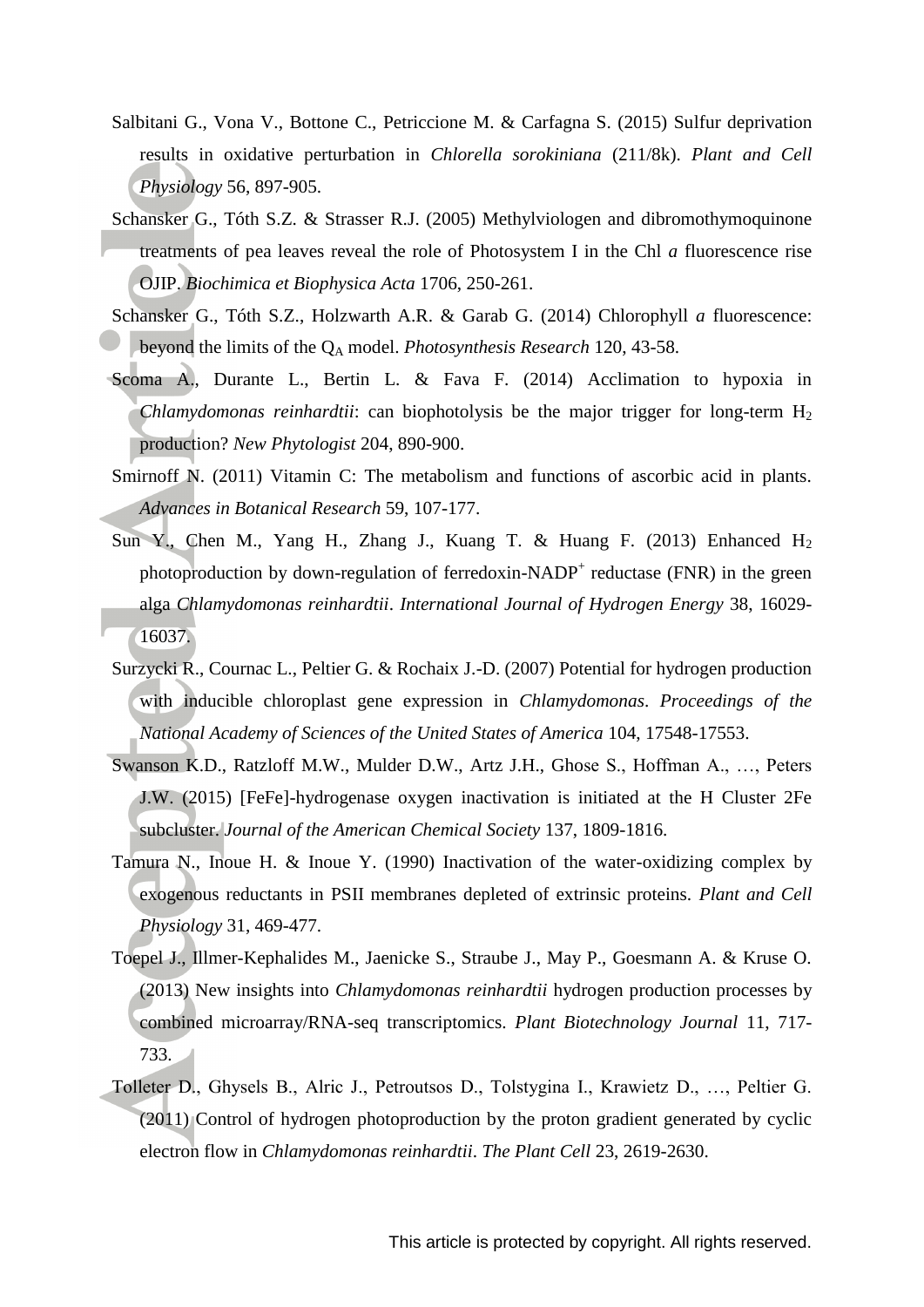- Torzillo G., Faraloni C. & Giannelli L. (2013) Biotechnology of hydrogen production with the microalga *Chlamydomonas reinhardtii.* In R Gordon, J Seckbach, eds, The Science of Algal Fuels. Springer Netherlands, Dordrecht, pp 305-320.
- Torzillo G., Scoma A., Faraloni C., Ena A. & Johanningmeier U. (2009) Increased hydrogen photoproduction by means of a sulfur-deprived *Chlamydomonas reinhardtii* D1 protein mutant. *International Journal of Hydrogen Energy* 34, 4529-4536.
- Tóth S.Z., Nagy V., Puthur J.T., Kovács L. & Garab G. (2011) The physiological role of ascorbate as photosystem II electron donor: protection against photoinactivation in heatstressed leaves. *Plant Physiology* 156, 382-392.
- Tóth S.Z., Puthur J.T., Nagy V. & Garab G. (2009) Experimental evidence for ascorbatedependent electron transport in leaves with inactive oxygen-evolving complexes. *Plant Physiology* 149, 1568-1578.
- Tóth S.Z., Schansker G. & Garab G. (2013) Physiological roles and metabolism of ascorbate in chloroplasts. *Physiologia Plantarum* 148, 161-175.
- Tóth S.Z., Schansker G. & Strasser R.J. (2007) A non-invasive method for the determination of the redox state of the PQ-pool. *Photosynthesis Research* 93, 193-203.
- Urzica E.I., Adler L.N., Page M.D., Linster C.L., Arbing M.A., Casero D., …, Clarke S.G. (2012) Impact of oxidative stress on ascorbate biosynthesis in *Chlamydomonas* via regulation of the *VTC2* gene encoding a GDP-L-galactose Phosphorylase. *The Journal of Biological Chemistry* 287, 14234-14245.
- Volgusheva A., Styring S. & Mamedov F. (2013) Increased photosystem II stability promotes H<sup>2</sup> production in sulfur-deprived *Chlamydomonas reinhardtii*. *Proceedings of the National Academy of Sciences of the United States of America* 110, 7223-7228.
- Wheeler G., Ishikawa T., Pornsaksit V. & Smirnoff N. (2015) Evolution of alternative biosynthetic pathways for vitamin C following plastid acquisition in photosynthetic eukaryotes. *eLife* 4, e06369.
- Wu S., Huang R., Xu L., Yan G. & Wang Q. (2010) Improved hydrogen production with expression of *hemH* and *lba* genes in chloroplast of *Chlamydomonas reinhardtii*. *Journal of Biotechnology* 146, 120-125.
- Wykoff D.D., Davies J.P., Melis A. & Grossman A.R. (1998) The regulation of photosynthetic electron transport during nutrient deprivation in *Chlamydomonas reinhardtii*. *Plant Physiology* 117, 129-139.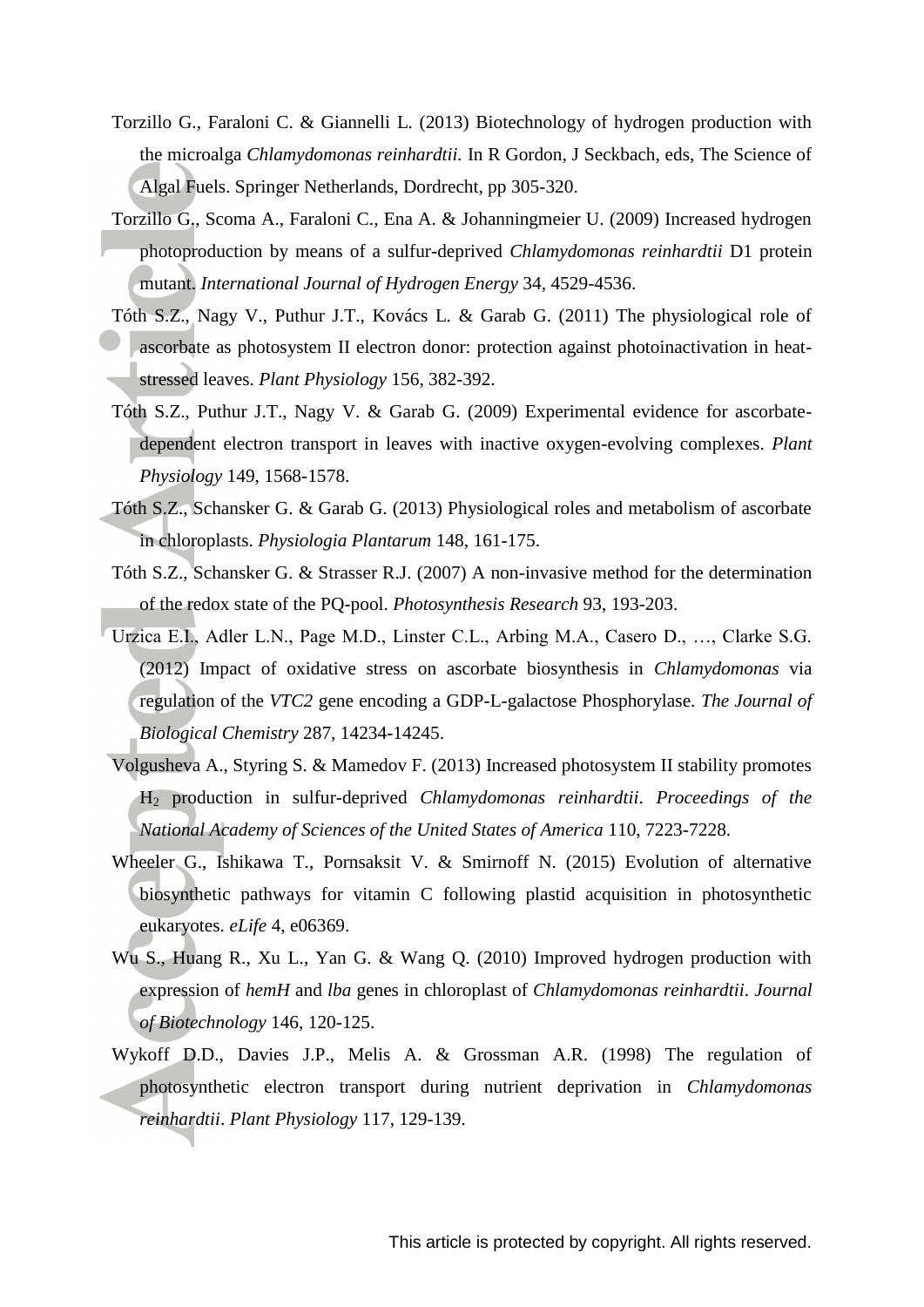- Yabuta Y., Mieda T., Rapolu M., Nakamura A., Motoki T., Maruta T., … Shigeoka S. (2007) Light regulation of ascorbate biosynthesis is dependent on the photosynthetic electron transport chain but independent of sugars. *Journal of Experimental Botany* 58, 2661-2671
- Young J.I., Züchner S. & Wang G. (2015) Regulation of the epigenome by vitamin C. *Annual Review of Nutrition* (in press).
- Zechmann B., Stumpe M. & Mauch F. (2011) Immunocytochemical determination of the subcellular distribution of ascorbate in plants. *Planta* 233, 1-12.
- Zhang (2013) Ascorbic acid in plants. Springer Netherlands, Dordrecht.
- Zhang L., Happe T. & Melis A. (2002) Biochemical and morphological characterization of sulfur-deprived and H2-producing *Chlamydomonas reinhardtii* (green alga). *Planta* 214, 552-561.
- Zhang Z., Shrager J., Jain M., Chang C.W., Vallon O. & Grossman A.R. (2004) Insights into the survival of *Chlamydomonas reinhardtii* during sulfur starvation based on microarray analysis of gene expression. *Eukaryotic Cell* 3, 1331-1348.

ICCCED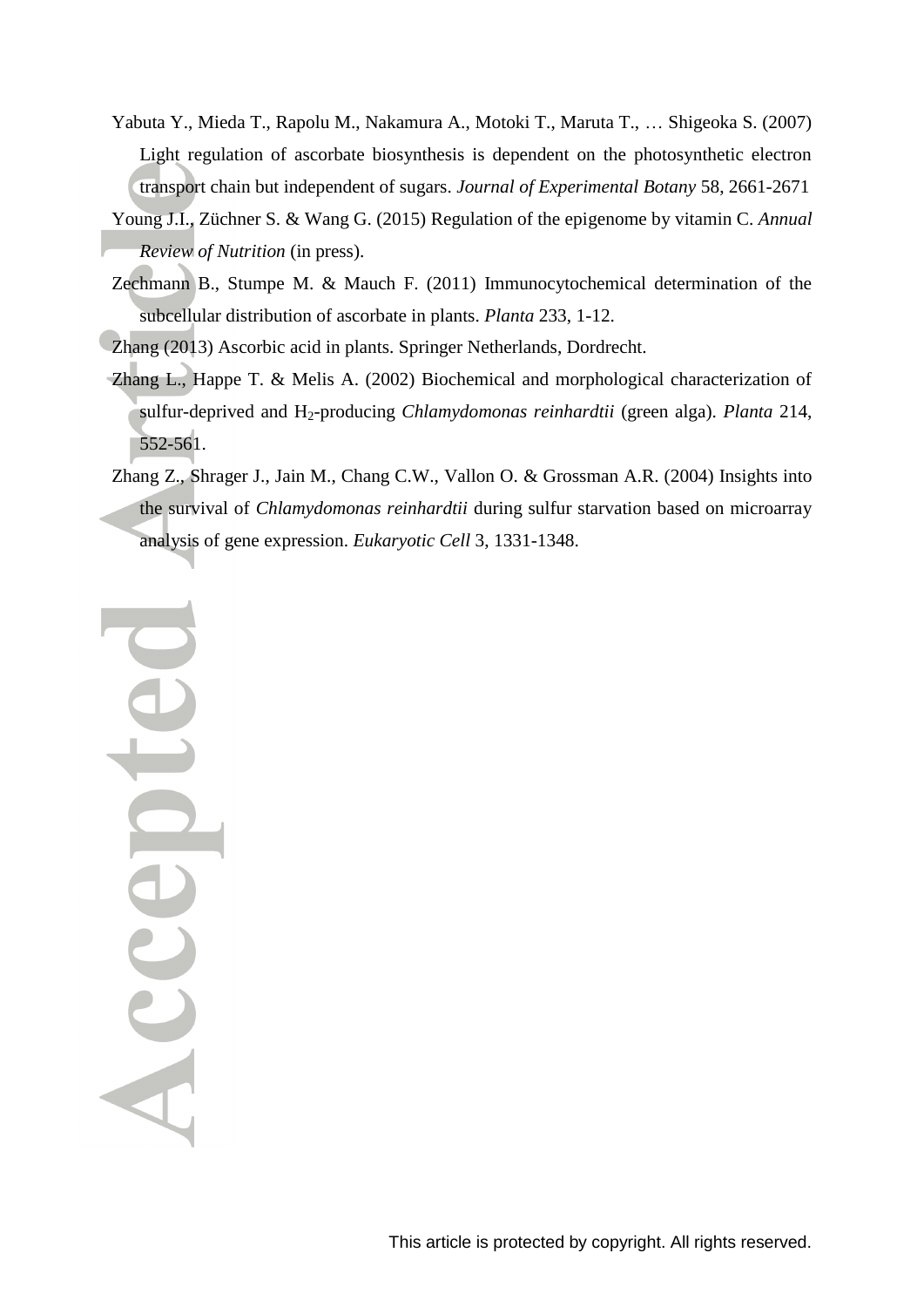

Figure 1. H<sub>2</sub> (A) and O<sub>2</sub> (B) accumulation by several *C. reinhardtii* strains without or with 10 mM Na-Asc added to the cultures at the start of sulphur deprivation. The amounts of  $H_2$  and  $O_2$  were determined daily by GC and the accumulated gases were removed by  $N_2$  flushing after the measurements each day. Averages of the total  $H_2$  and  $O_2$  gases accumulated during four days, in three independent experiments are presented. Error bars represent standard errors and the significance level between the Asc-treated and untreated samples are presented as: \* p<0.05; \*\* p<0.01;\*\*\* p<0.001.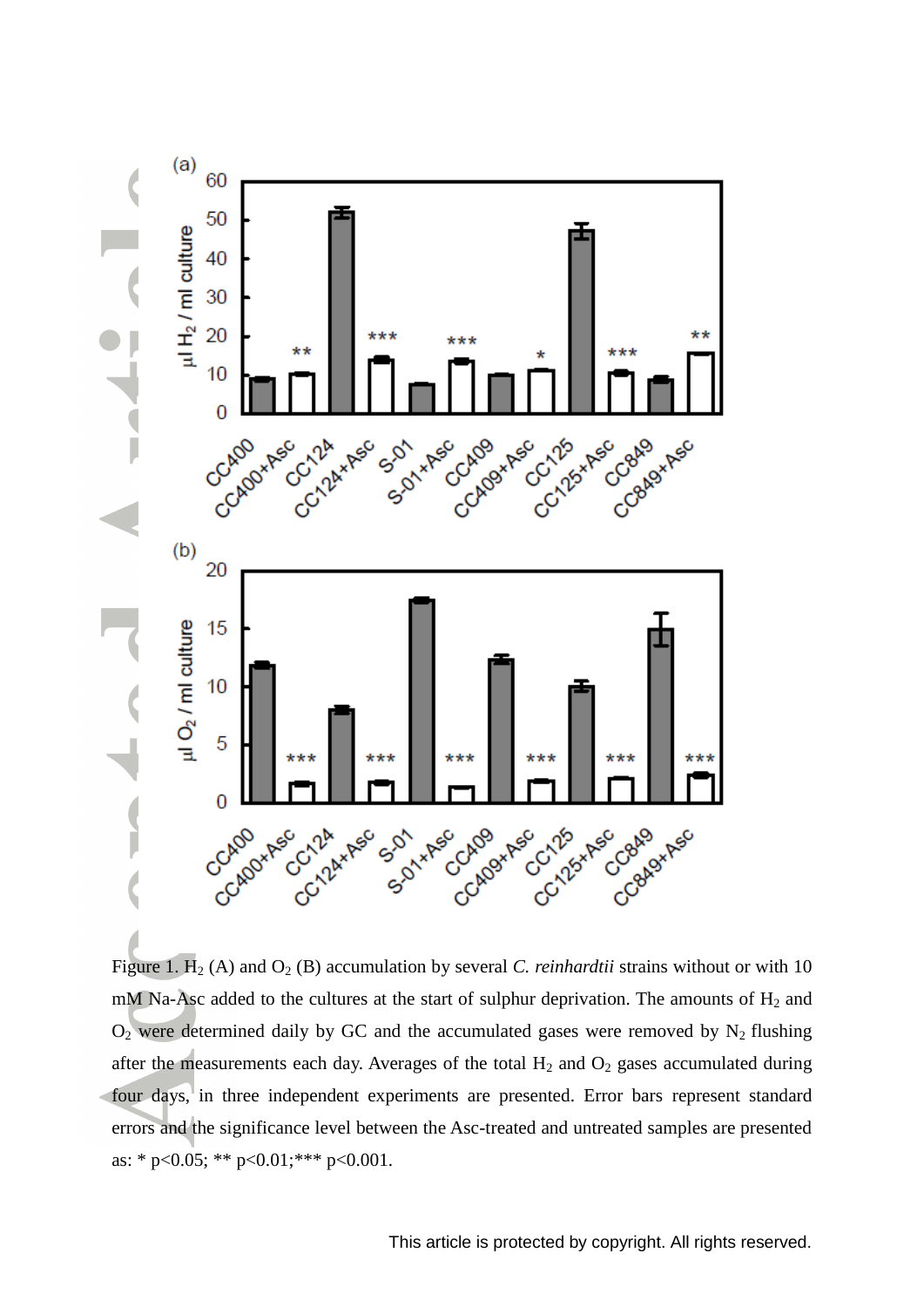

Figure 2. H<sub>2</sub> and O<sub>2</sub> accumulation by S-01 (A, B) and CC124 (C,D) strains of *C. reinhardtii* without (A,C) or with 10 mM Na-Asc added to the cultures (B,D) at the start of sulphur deprivation. The amounts of  $H_2$  and  $O_2$  were determined daily by GC and the accumulated gases were removed by  $N_2$  flushing after the measurements each day. Averages of the  $H_2$  and O<sup>2</sup> gases accumulated during six days, in eight independent experiment are presented. Error bars represent standard errors.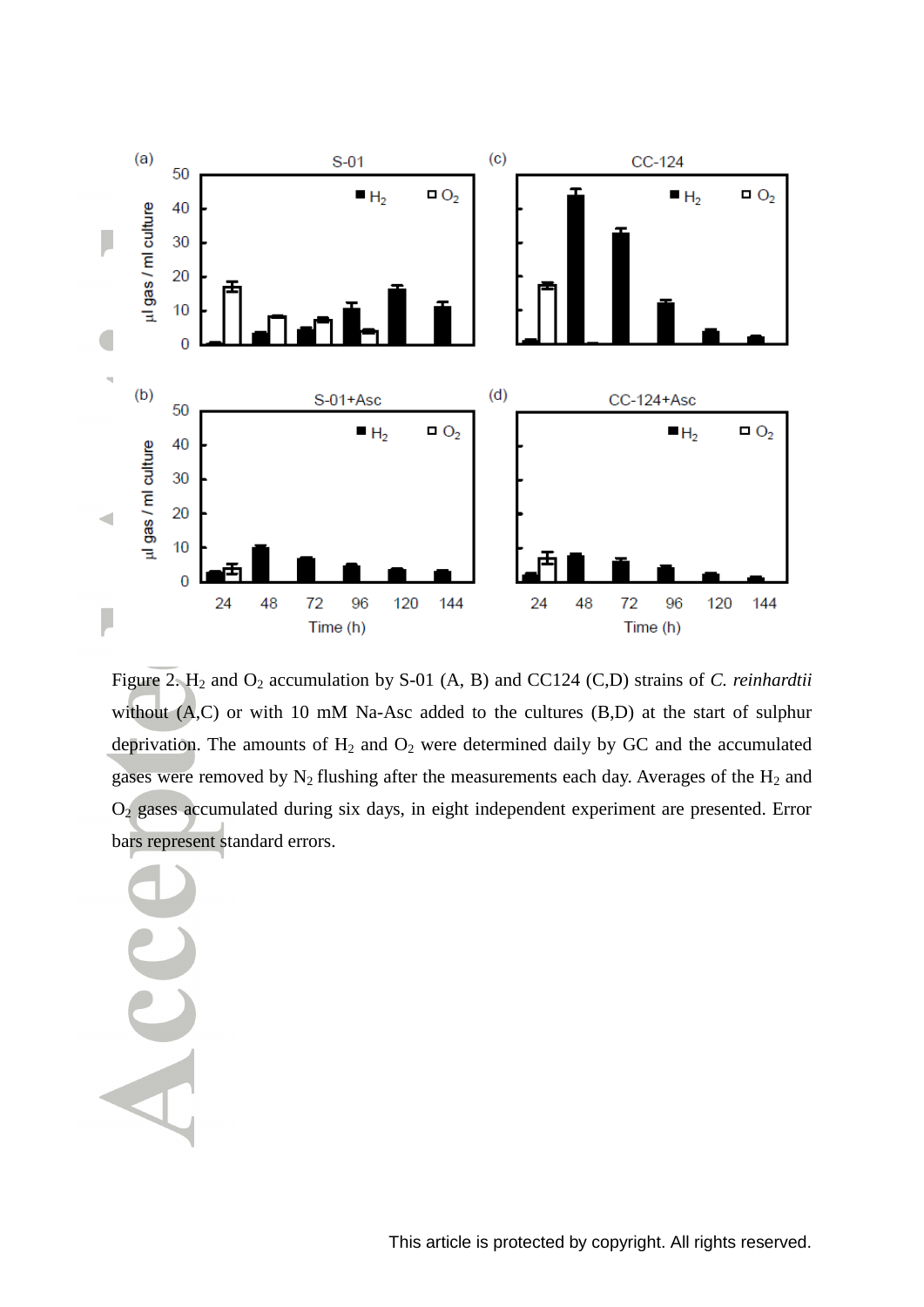

Figure 3. Asc accumulation in S-01 and CC124 *C. reinhardtii* cells without or with 10 mM Na-Asc added to the cultures at the start of sulphur deprivation. The presented values are derived from three independent experiments, shown with their standard errors.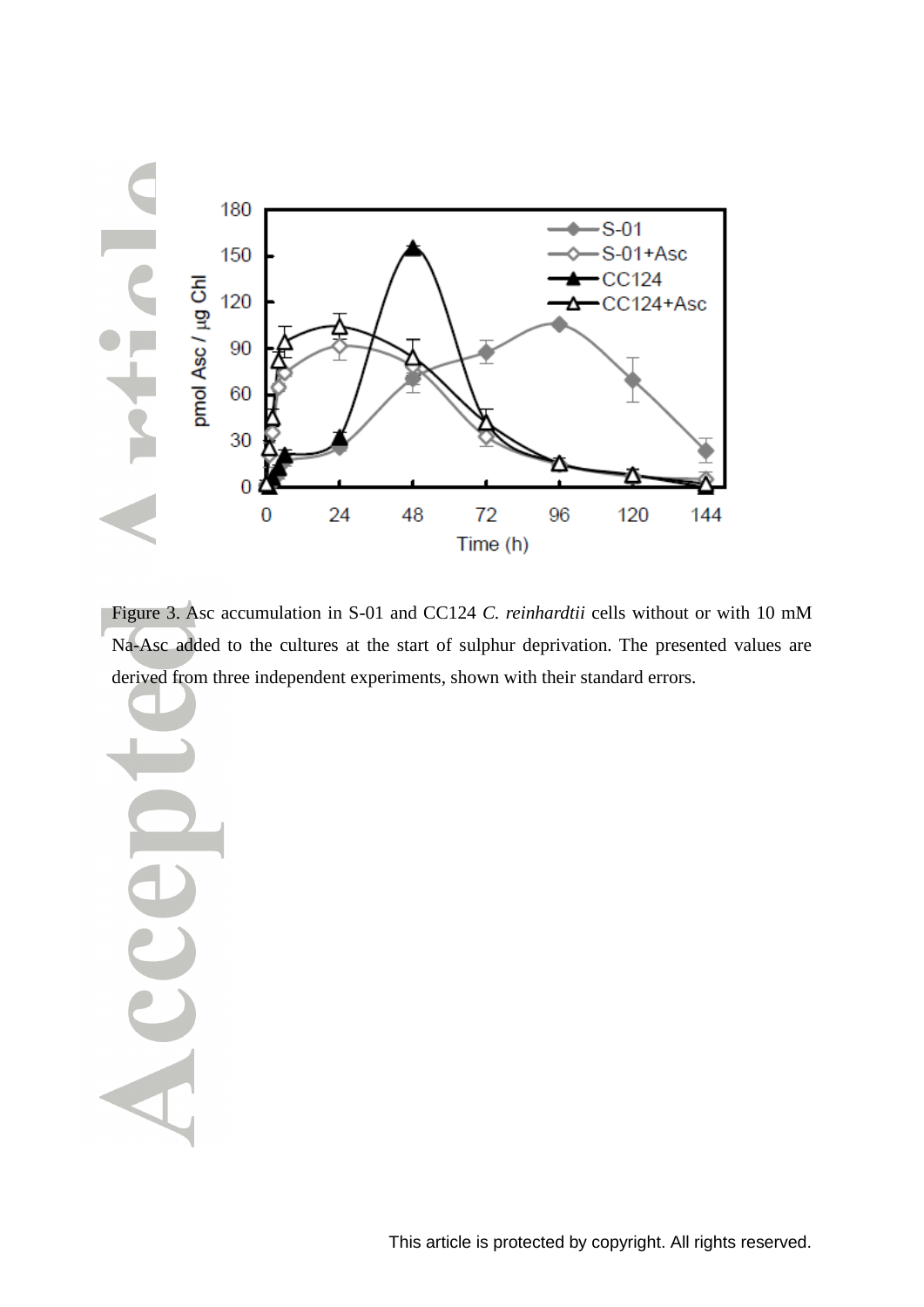

Figure 4. Thermoluminescence emission of the S-01 (A, B) and CC124 (C, D) *C. reinhardtii*  strains, in the absence (A, C) and presence (B, D) of 10 mM Na-Asc added at the beginning of sulphur deprivation. E: TL emission of sulphur-deprived but unsealed CC124 cultures, without Asc addition, F: TL emission from Asc-treated (10 mM Na-Asc) sulphur-replete and unsealed CC124 cultures.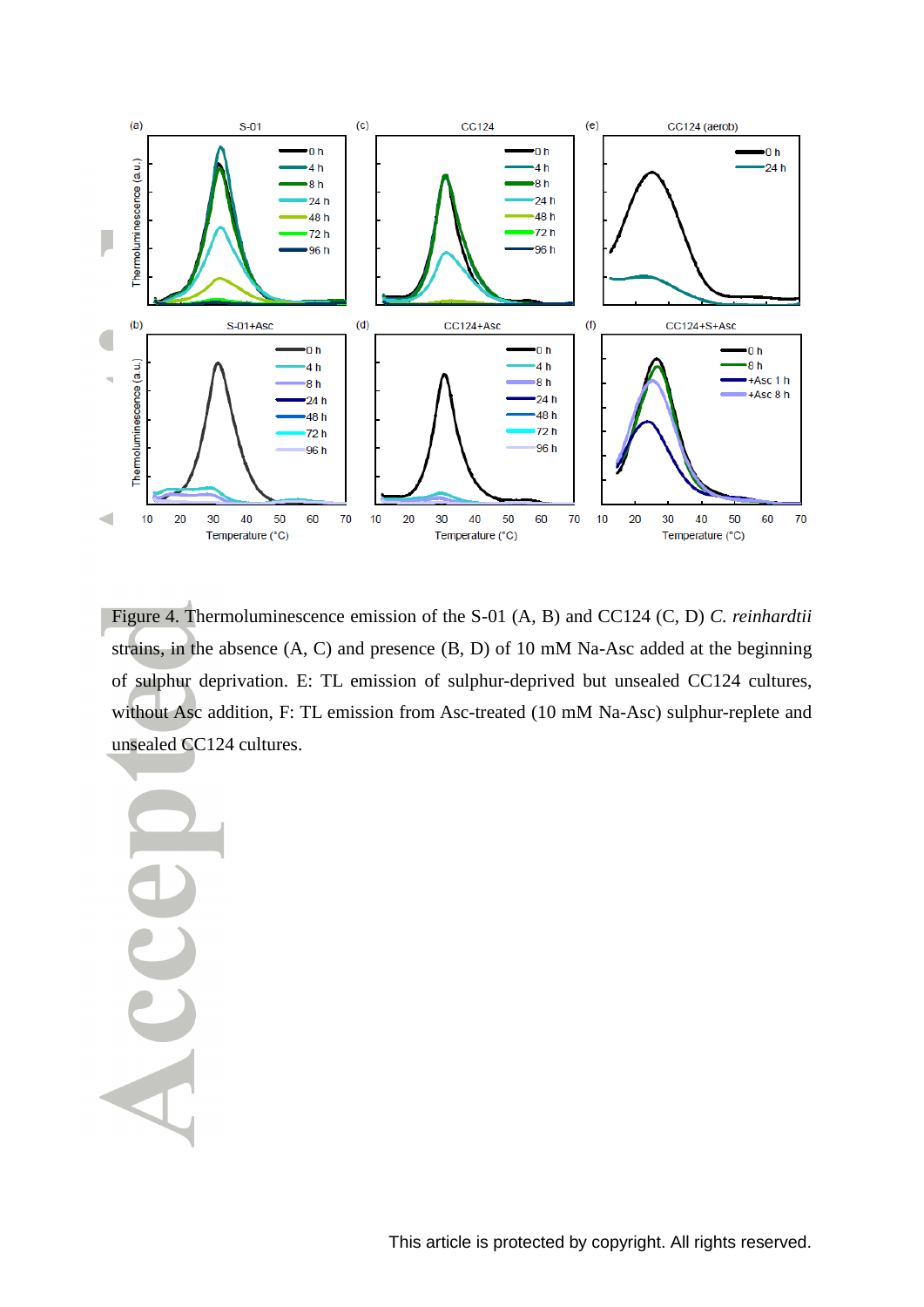

Figure 5. Chl *a* fluorescence (OJIP) transients of H<sub>2</sub>-producing S-01 (A, B) and CC124 (C, D) *C. reinhardtii* strains, in the absence (B, D) or presence (A, C) of 10 mM Na-Asc added at the beginning of sulphur deprivation. The approximate positions of the different steps of the OJIP transients are indicated.

AC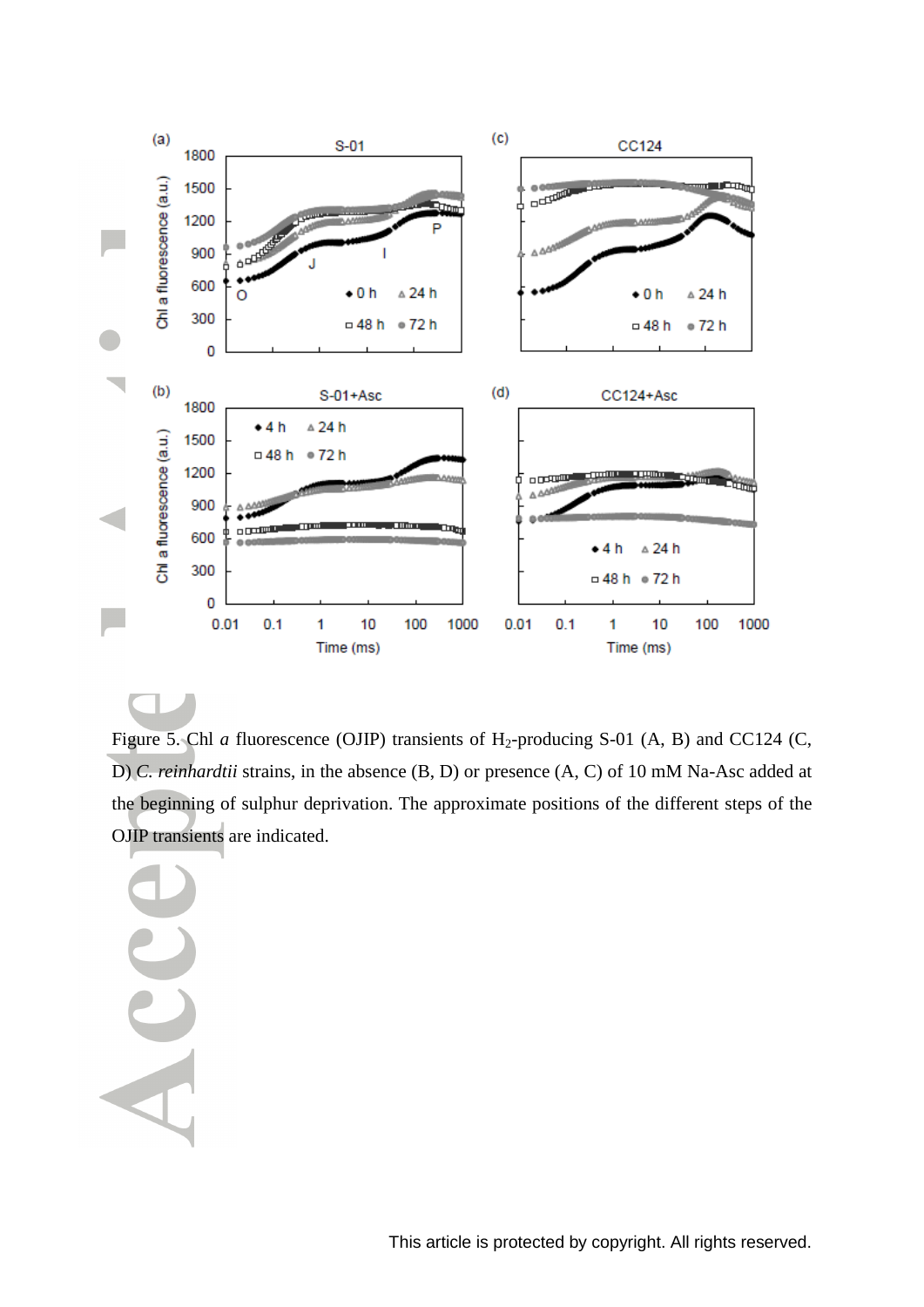

Figure 6. Time courses of the decrease of B the thermoluminescence band and the  $F_V/F_M$ value during sulphur deprivation of S-01 (A, B) and CC124 (C, D) cultures, without (A and C) and with (B and D) the addition of 10 mM Na-Asc. The data are derived from at least three independent experiments and are shown with their standard errors.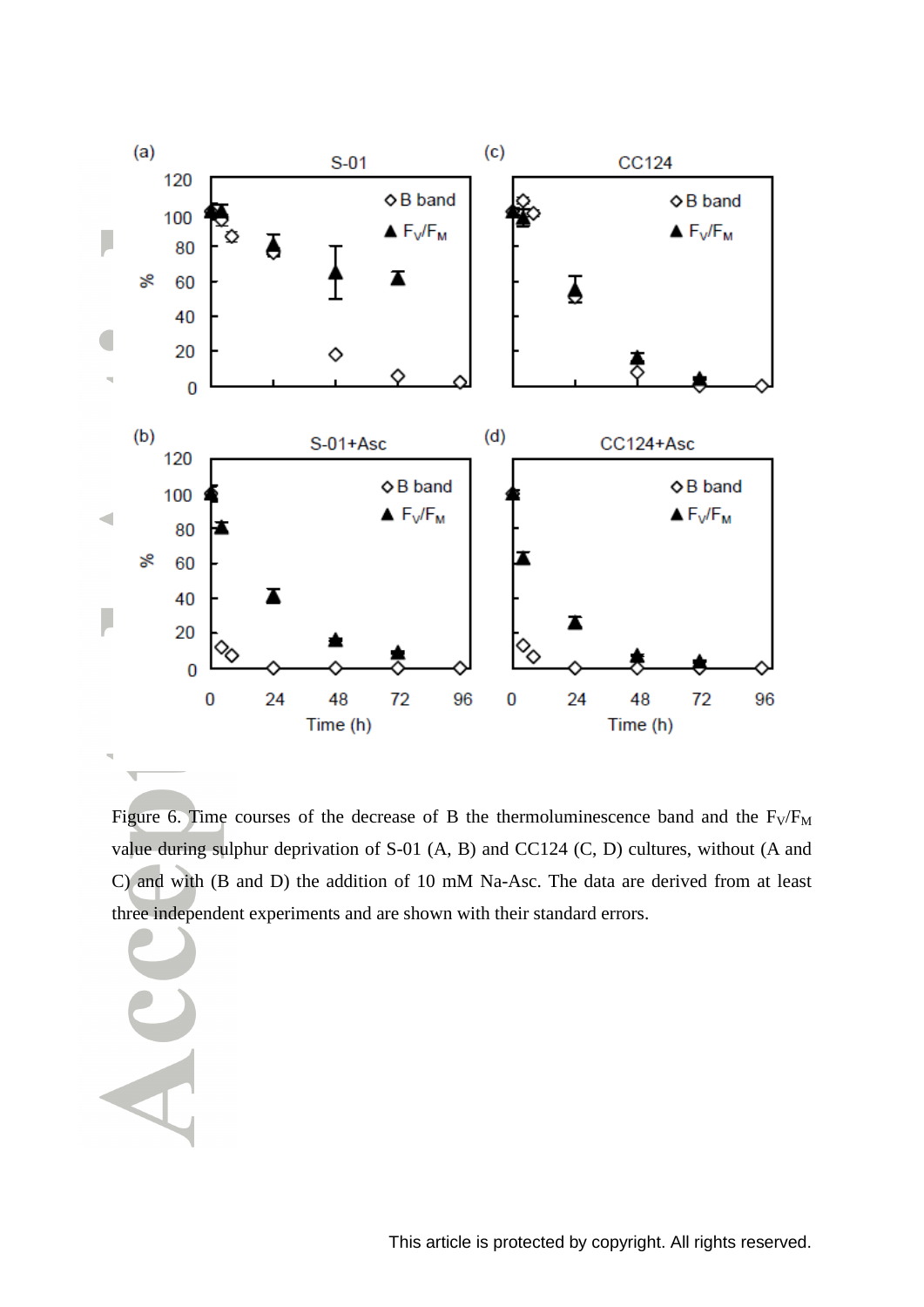

Figure 7. Western blot analysis for the PsbA (A, D), and PSBO (B, E) and ATPD (used as loading control; C, F) proteins of S-01 (A, B, C) and CC124 (C, D, E) cultures, deprived of sulphur without or with 10 mM Na-Asc added. The first four lanes (25%, 50%, 100% and 200% of 0 h sulphur-deprived cultures) are included for approximate quantification of the proteins.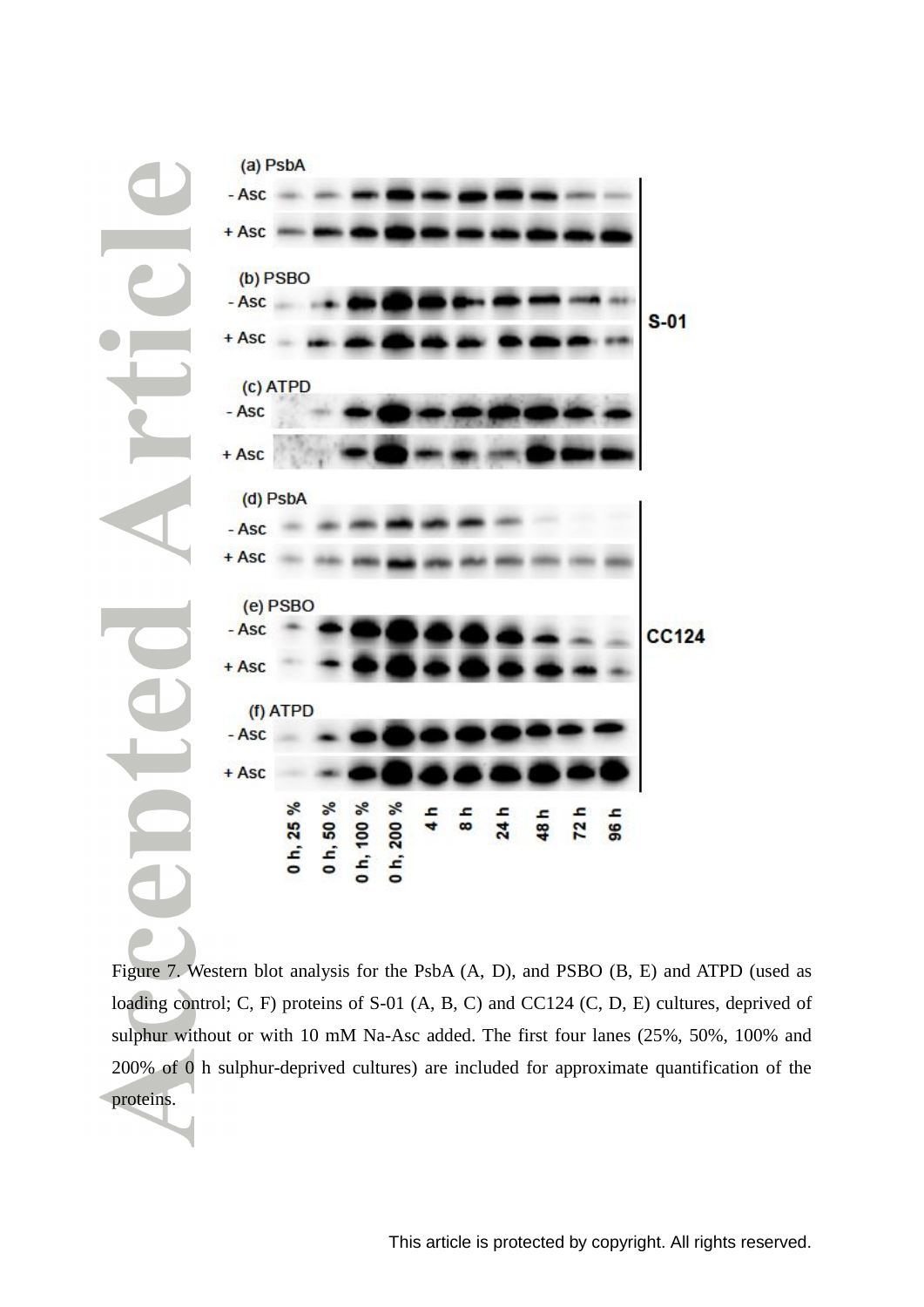

Figure 8. Effects of DCMU (20  $\mu$ M) and DBMIB (5  $\mu$ M) on the light-induced 830 nm absorbance transients in S-01 (A, C) and CC124 (B, D) *C. reinhardtii* cultures deprived of sulphur for 72 hrs. After the addition of DCMU or DBMIB, the cells were dark-adapted for 15 min and then 5 ml of cells suspension (8 µg Chl/ml) was filtered onto a Whatman glass microfibre filter (GF/C). The kinetics were measured during continuous illumination with red light of about 2000 µmol m<sup>-2</sup> s<sup>-1</sup> photon flux density (A, B); after 20 s, the light was switched off and the re-reduction kinetics was measured in the dark (C, D). The traces are averages of 4-6 measurements. n.a., no addition.